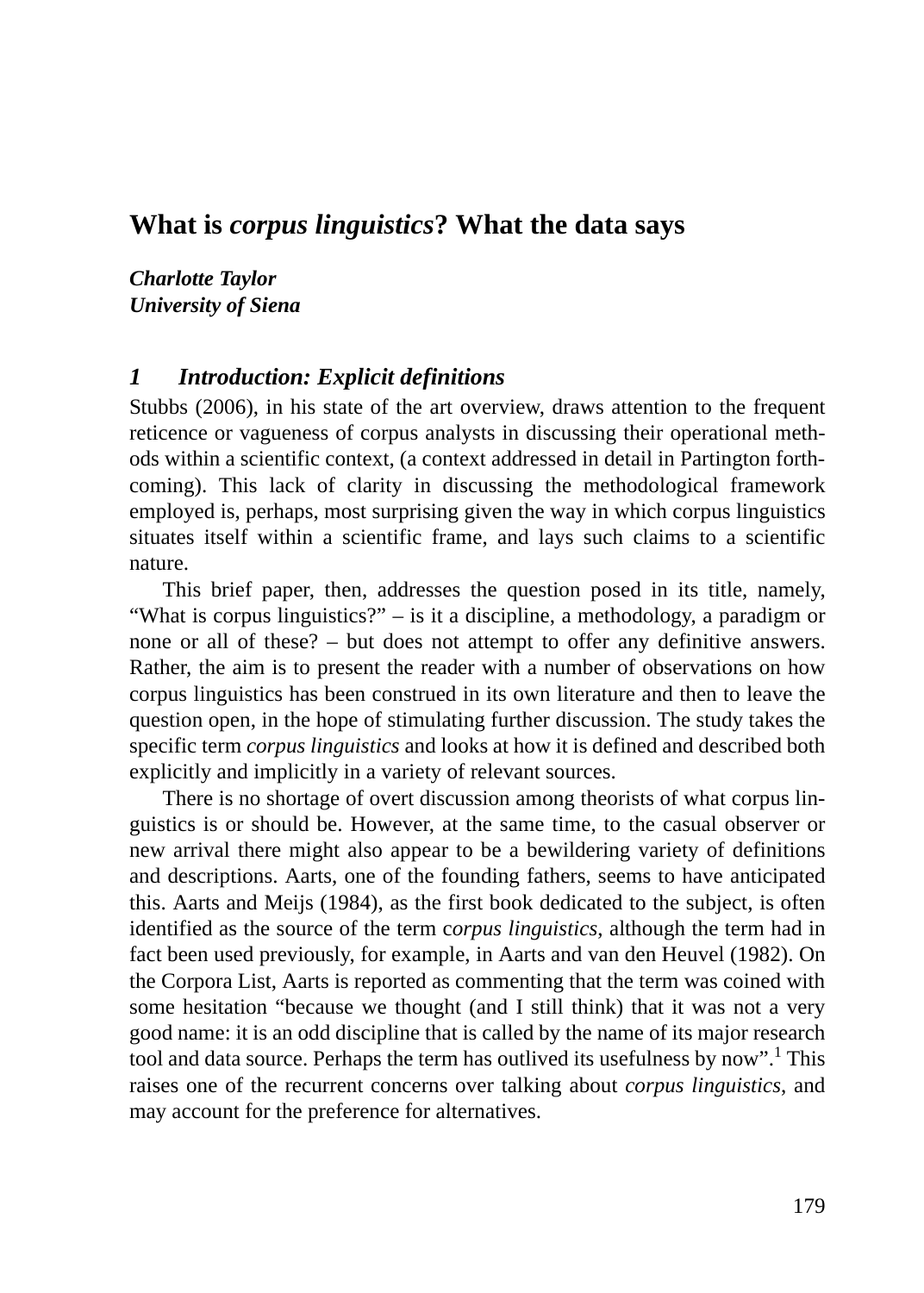In terms of what corpus linguistics 'is', not only have various definitions been offered, but alternatives have been explicitly addressed and rejected. These include, as we shall see: *corpus linguistics* is a *tool*, a *method*, a *methodology*, a *methodological approach*, a *discipline*, a *theory*, a *theoretical approach*, a *paradigm* (theoretical or methodological), or a combination of these.

In 1992, Leech argued that "computer corpus linguistics defines not just a newly emerging methodology for studying language, but a new research enterprise, and in fact a new philosophical approach to the subject" and goes on to describe the characteristics of computer corpus linguistics as a new paradigm (Leech 1992: 106). Similarly, Stubbs 1993, rejects the limited definition of corpus linguistics as a methodology, and, commenting on Sinclair 1991, he notes that "[i]n this vision of the subject, a corpus is not merely a tool of linguistic analysis but an important concept in linguistic theory" (1993: 23–24). Teubert (2005) also emphasises the theoretical conceptualisation and describes corpus linguistics as "a theoretical approach to the study of language" (2005: 2).

The notion of corpus linguistics as a paradigm is taken up by Gries, but the methodological conceptualisation is favoured, as he states that "[o]ver the past few decades, corpus linguistics has become a major methodological paradigm in applied and theoretical linguistics." (2006a: 191). In 2001, Tognini-Bonelli described corpus linguistics as a "pre-application methodology" which possesses "theoretical status" (2001: 1). Similarly, Mahlberg describes corpus linguistics as "an approach to the description of English with its own theoretical framework" (2005: 2), and to emphasise this employs the term "corpus theoretical approach" (2005, 2006). In directly addressing the issue she sees the difference of perception as stemming from the type of corpus linguistics which the researcher practices: "[t]here is still disagreement on whether corpus linguistics is mainly a methodology or needs its own theoretical framework. Advocates of corpus-driven approaches to the description of English claim that new descriptive tools are needed to account for the situation of real text, and ideas of theoretical frameworks to accommodate such tools have started to emerge." (2006: 370). Thompson and Hunston (2006) state that "[a]t its most basic corpus linguistics is a methodology that can be aligned to any theoretical approach to language" (2006: 8). However, they go on to describe two major theories which have come out of corpus linguistics. First of all, that meaning is not located in single words, but in 'units of meaning' in Sinclair's terminology, and consequently that communicative discourse unfolds largely as a series of semi-fixed phrases (2006: 11–12).

McEnery, Xiao and Tono, note that as "corpus linguistics is a whole system of methods and principles of how to apply corpora in language studies and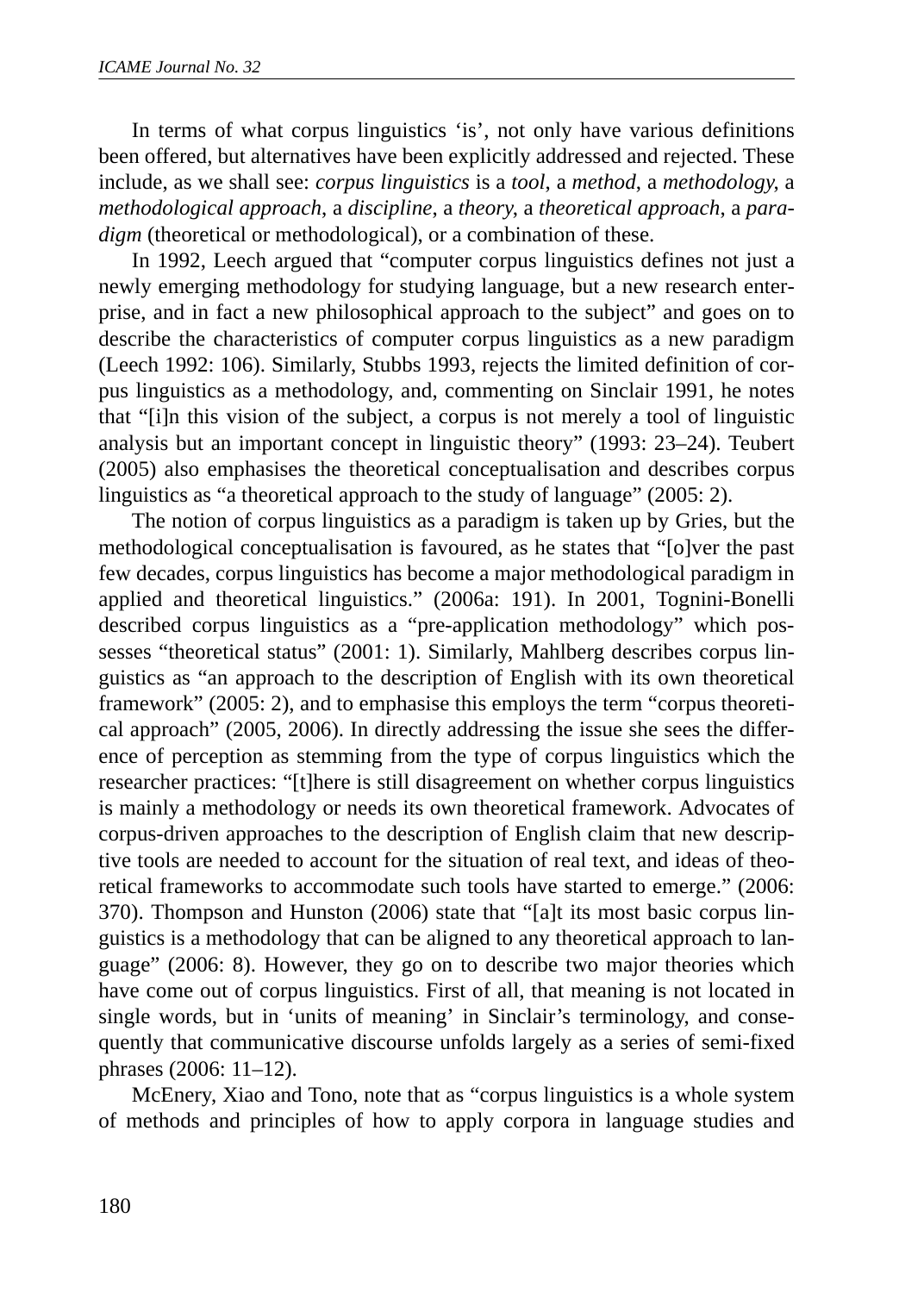teaching/learning, it certainly has a theoretical status. Yet theoretical status is not theory in itself" (7–8: 2006); they therefore conclude that corpus linguistics is a methodology. Corpus linguistics is also defined as a methodology in McEnery and Wilson (1996) and Meyer (2002), and as "an approach or a methodology for studying language use" in Bowker and Pearson (2002: 9). However, McEnery and Gabrielotos note that "[c]orpus linguistics may be viewed as a methodology, but the methodological practices adopted by corpus linguists are not uniform" (2006: 44), and they illustrate how such methodological differences are driven by theoretical considerations. Teubert (2005) also comments on the diversity of methods, and states that "[c]orpus linguistics is not in itself a method: many different methods are used in processing and analysing corpus data. It is rather an insistence on working only with real language data taken from the discourse in a principled way and compiled into a corpus" (2005: 4).

Aarts (2002), Teubert (2005), and Williams (2006), among others, describe corpus linguistics as a discipline. This, in turn, raises the further question of precisely what type of discipline, for example, while Stubbs (1993: 3) describes linguistics as an "applied social science", Teubert states that "[l]inguistics is not a science like the natural sciences whose remit is the search for 'truth'. It belongs to the humanities, and as such it is a part of the endeavour to make sense of the human condition." (2005: 7).

In defining and characterising *corpus linguistics*, others have emphasized the hard-science credentials of corpus linguistics. For example, McCarthy describes corpus linguistics as representing "cutting edge change in terms of scientific techniques and methods" (2001: 125), and Stubbs explicitly parallels corpus linguistics and science, noting that "[g]eologists are interested in processes which are not directly observable because they take place over vast periods of time […] Corpus linguists are interested in processes which are not directly observable because they are instantiated across the language use of many different speakers and writers" (2001: 243). Another indication of the importance attached to the scientific method in corpus linguistics may be gleaned from a comparison with the applied sciences section of the BNC: WordSmith Key-Words for the corpora about corpus linguistics used in the present paper (see section 2 below) included: *repetition, empirical, statistical, methodology, data, quantitative* and *qualitative.*

Interestingly, it is on the claim to scientific method that Chomsky criticised corpus linguistics, stating "[m]y judgment, if you like, is that we learn more about language by following the standard method of the sciences. The standard method of the sciences is not to accumulate huge masses of unanalyzed data and to try to draw some generalization from them" (2004: 97). Chomskyan linguis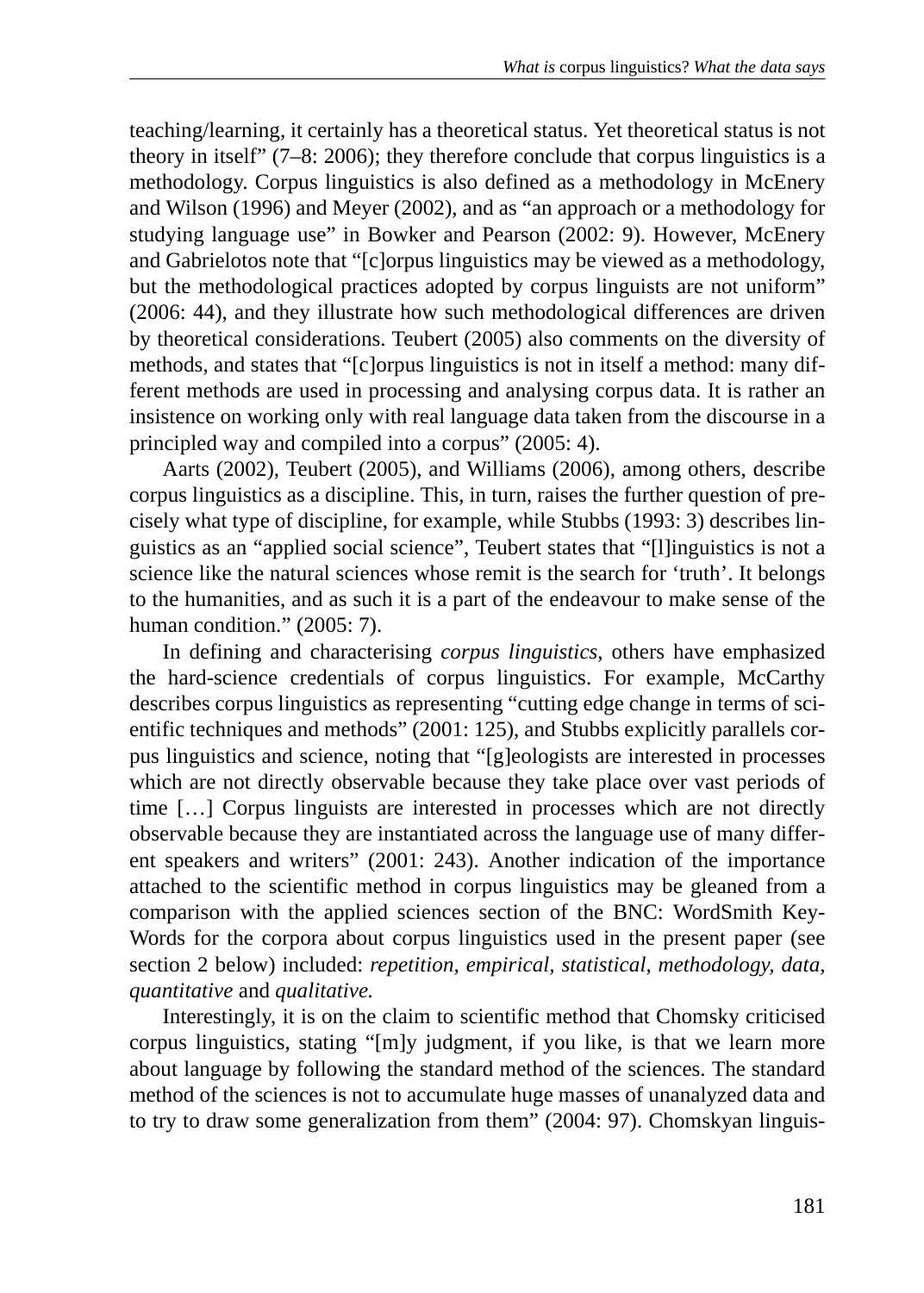tics, in turn, is frequently commented on, and criticised in corpus linguistics. Carter claims that it displays "no interest in language beyond the level of the sentence, there is no recognition that authentic data is of any significance and there is no acceptance that studies of large corpora or real language in use play any part in descriptive theories of language. Most significantly, too, there is a clear sense that the analysis of meaning is not a primary purpose." (2004: 2). Sinclair also criticised introspective linguistics by referring to science, noting that "one does not study all of botany by making artificial flowers" (1991: 6). More recently, Teubert and Krishnamurthy (2007) describe corpus linguistics as *parole*-linguistics opposing it to the *langue*-linguistics of Saussure and Chomsky among others. This mode of definition by reference to alterity appears to be a common feature of corpus linguistics, and even within the two small corpora of research papers used in this study, four articles refer to Chomsky.

It has also been stressed that the variety of stance in describing *corpus linguistics* is no bad thing. Differing interpretations are to be expected, not only because, as Hoey (1993: vi) notes, the scientific status of linguistics itself has been much discussed over the years, but also because corpus linguistics is evolving: research is being carried out in a wide variety of ways and covers a range of topics. Furthermore, the nature of corpus linguistics means that the corpus linguist may be corpus designer, compiler or analyst – and indeed is often all three – and each of these might have a different vision of what the enterprise entails. Such differing interpretations are to be welcomed: as Teubert states in presenting his version of corpus linguistics "[o]nly if the discourse of corpus linguistics remains controversial and pluralist will there be progress" (2005: 13). However, for such progress to take place, there needs to be discussion of the different interpretations, on how they overlap, contrast and interact. Moreover, an appreciation of the positive variety of views at the level of the academic community should not be confused with an acceptance of vagueness on the part of the individual researcher.

The initial aim of this study was simply to collect definitions of corpus linguistics. What came out of this preliminary exploration was that while there is a multiplicity of views available from some of the most influential corpus theorists, there is little explicit discussion of what they are involved in by the majority of practitioners of corpus linguistics, and few works contain clarifications of the concepts with which the researcher is working. Secondly, the term *corpus linguistics* itself seems often to strike practitioners as problematic, and even a quick look at the titles of some of the most influential textbooks on corpus linguistics reveals that the term is relatively under-used. Definitions frequently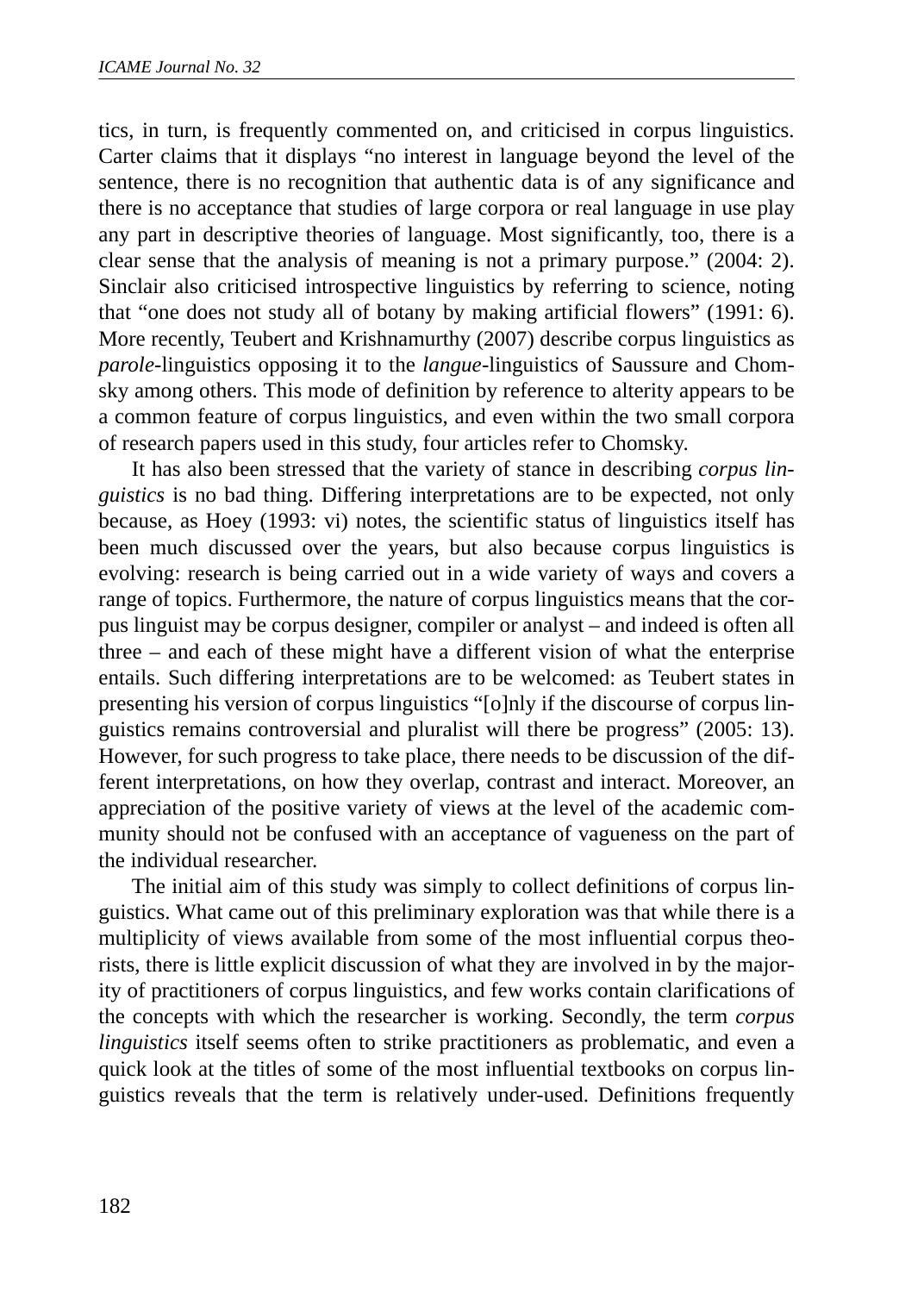refer not to *corpus linguistics*, but to *corpus/corpus-based/corpus-driven/corpus assisted* **+** *analysis/approach/study* etc.

Tognini-Bonelli (2001), in particular, argues for recognition of Corpusdriven Linguistics (CDL) as a discipline within corpus linguistics, a position supported in Römer (2005). Others have adopted the term *corpus-assisted* research and emphasize how corpus-analysis tools and techniques can be integrated and enhanced by other approaches, other 'ways into' to the data-set under examination. These include sampling, by reading or watching texts from the corpus, a process which can help provide a feel for how things are done linguistically in the discourse-type, comparison and 'para-replication' of findings from one corpus with others, and using other non-corpus means of acquiring information about participants and practices in the discourse type (Partington 2004, forthcoming; Morley and Bayley forthcoming). Following Fillmore (1992), they also stress the need to exploit the productive interplay of intuition, data-observation and introspection.

The aims of this paper are, therefore, simply to look at the ways in which the specific term *corpus linguistics* is used and defined in practice, and, in so doing to offer up some food for thought to the reader.

### *2 The data*

#### *2.1 The Corpus Linguistics Research Articles (CLRA) corpus*

In order to look at the perceptions of researchers working with/within corpus linguistics, a small corpus of research articles, the Corpus Linguistics Research Articles (CLRA) corpus, was compiled from relevant online journals. Rather than referring exclusively to book-length publications, research articles were selected as it was felt that they could represent a wider range of researchers. Articles were downloaded from various online publishers if they included the term *corpus linguistics* in the keywords (37 articles), or, in the case of articles which did not include keywords in their format, if the term *corpus linguistics* appeared in the title or abstract (10 articles). The reason for this selection was to ensure that the corpus contained articles which explicitly 'declared' that they were about *corpus linguistics*.<sup>2</sup> The journals were not pre-selected in order to try and avoid defining corpus linguistics prior to looking at all the available data.

In total, 47 articles were collected from 20 different journals (see Appendix), over the time period 1996–2007, forming a corpus of 463,489 tokens. The size of the corpus was simply determined by the journals to which the university (Siena) had a subscription, and whether the journals allowed for conversion to a .txt format, which was necessary for subsequent analysis using *WordSmith Tools*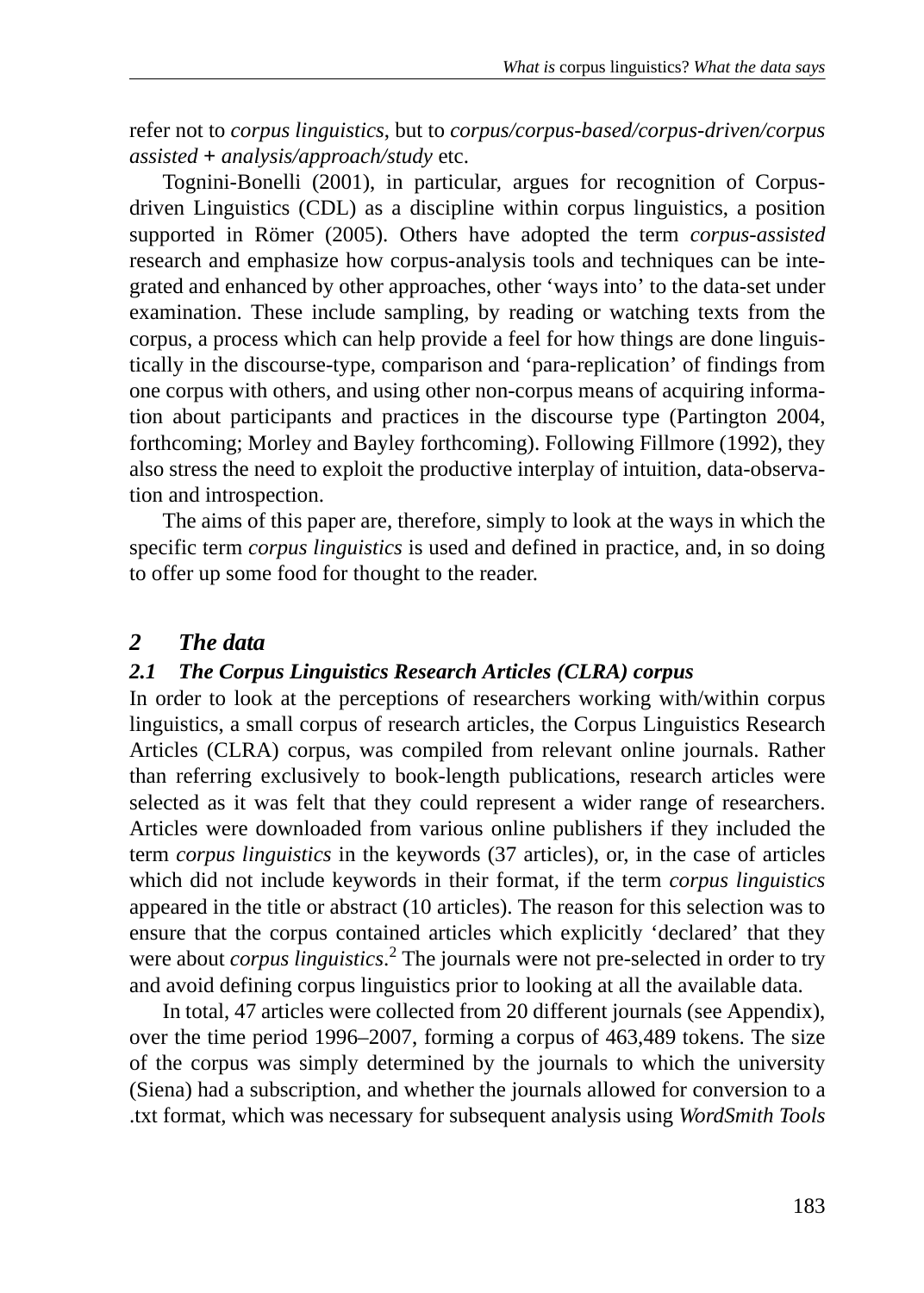*3.0* (Scott 1999). The texts were marked up to allow for identification of title, keywords, abstract, references and main body. Main body was defined as from the start of the introduction to the end of the conclusion, excluding footnotes, and within the main body, the sections introduction and conclusion were also identified  $^3$ 

# *2.2 Corpora for comparison*

To allow for comparison and extension, two additional corpora were compiled. The first consists of research articles about conversation analysis, which was chosen as, like corpus linguistics, it clearly refers to a community of practice within linguistics. The Conversation Analysis Corpus contains 58 research articles (630,049 tokens) which were selected from online journals in the same way as those for the CLRA corpus: they were downloaded if they contained the term *conversation analysis* in the keywords and could be converted to .txt.

The second comparison corpus, CONF, consists of papers presented at the conference *Corpus Linguistics 2005* (held in Birmingham July 14–17, 2005) and contains 69 articles (349,942 tokens). All the articles which could be converted to .txt were downloaded from the *Proceedings for the Corpus Linguistics* Series 2005 website.<sup>4</sup> While keywords were not part of the article format, it was felt that, as they had been presented at the conference *Corpus Linguistics 2005*, they were inherently declaring that they were about corpus linguistics.

All the corpora were analysed using *WordSmith Tools 3.0*.

# *3 Analysis*

# *3.1 The Corpus Linguistics Research Articles (CLRA) corpus*

The frequency and distribution of the term *corpus linguistics* in the CLRA corpus proved to be quite intriguing. As can be seen from the dispersion plot (Figure 1), the occurrences of the term *corpus linguistics* are unequally distributed both among and within the research articles. Ten articles contain only one occurrence of *corpus linguistics* which, given the way in which the corpus was compiled, was of course in the title, keywords, or abstract. Surprisingly, of the 47 research articles approximately half – 23 – did not refer to *corpus linguistics* in the main body of the text at all. Given that 20 of these 23 included the term *corpus linguistics* in the keywords, this may raise questions either about the function of keywords, or about the use of the term *corpus linguistics*.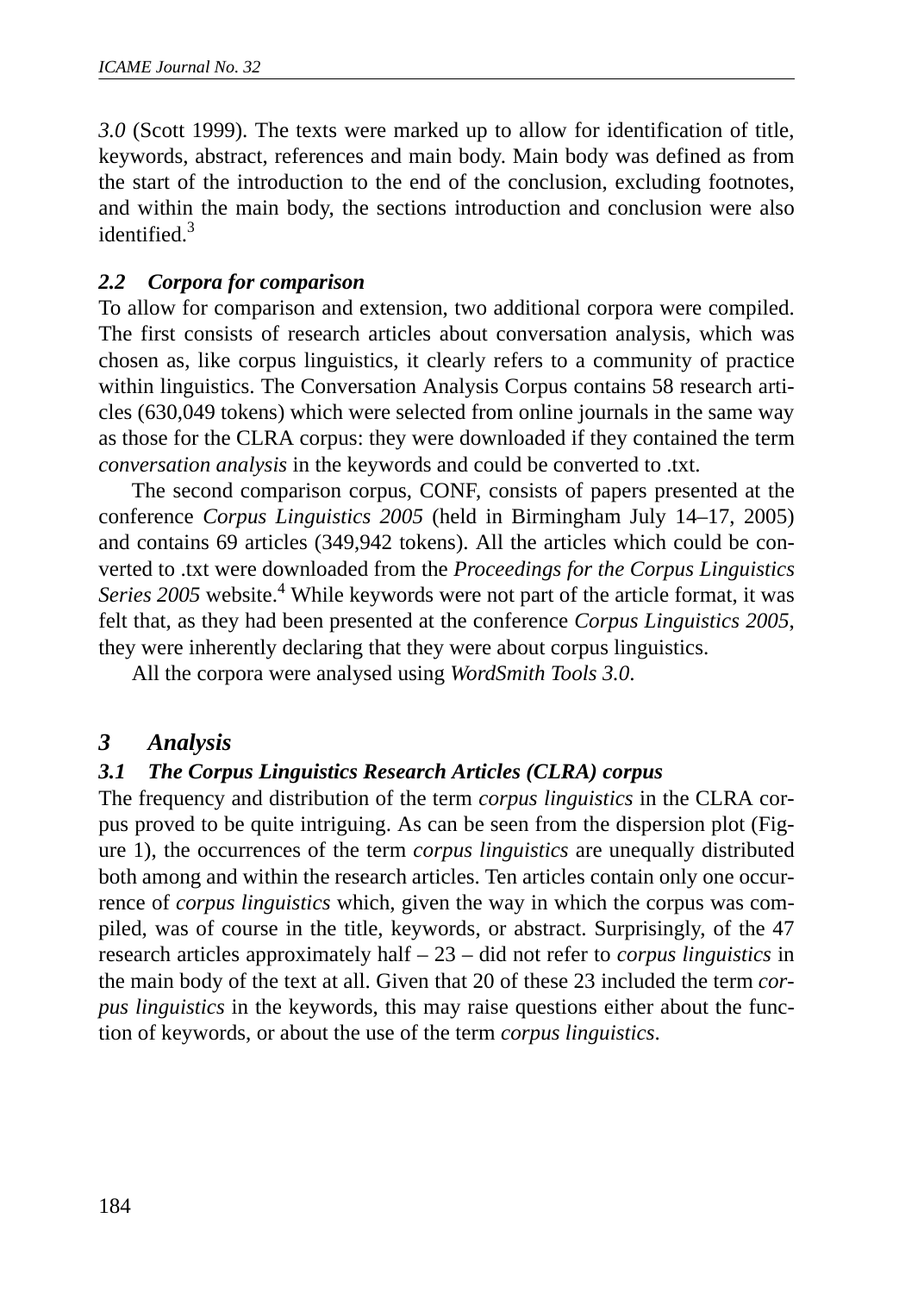

*Figure 1: Dispersion plot for* corpus linguistics *in the CLRA corpus*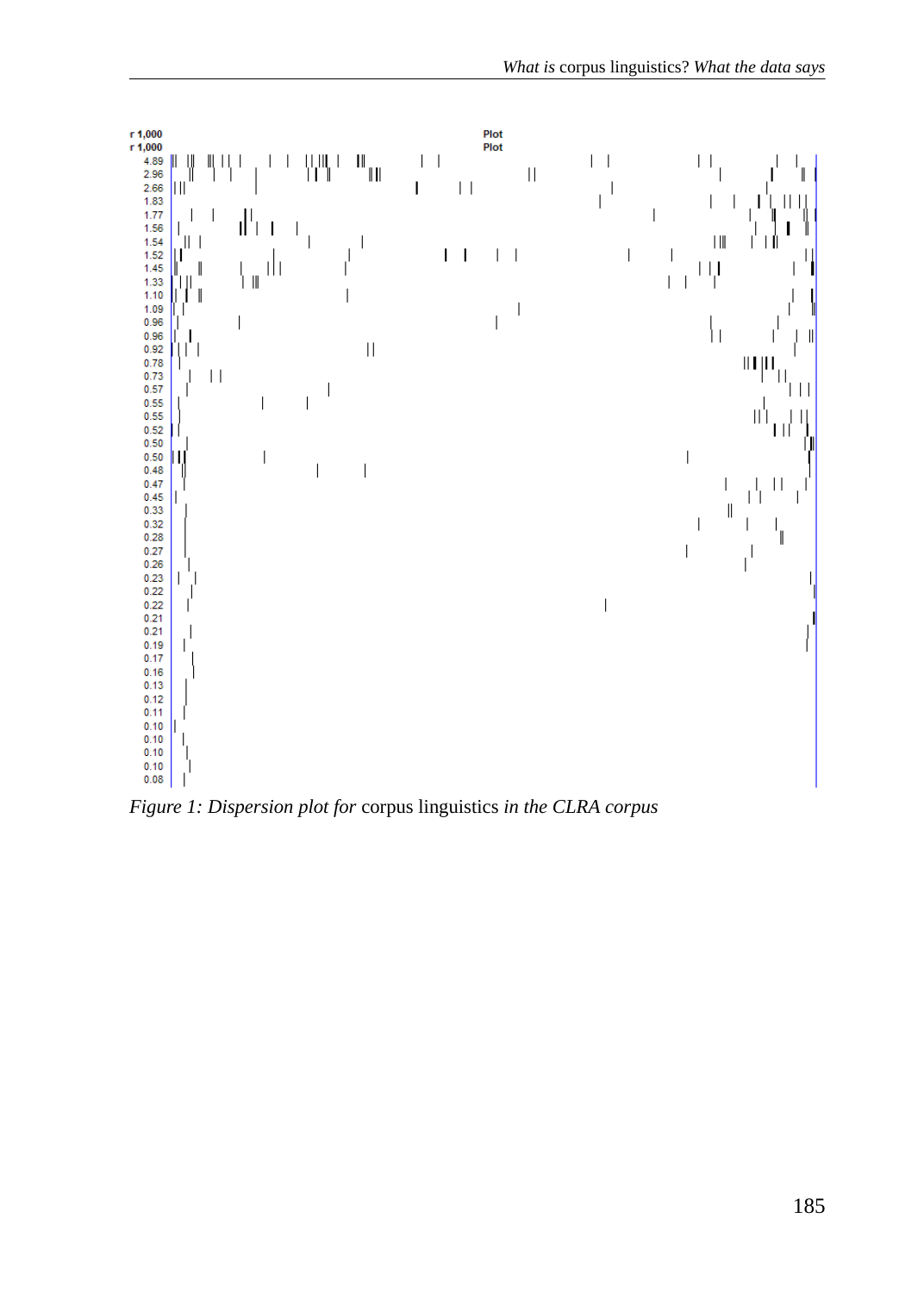

*Figure 2: Dispersion plot for* conversation analysis *and* CA *in the Conversation Analysis corpus* 

For ease of comparison, in Figures 1 and 2 the dispersion plots have been placed in sequence, and the differences in frequency of the search terms can be clearly seen. In the Conversation Analysis Corpus, *conversation analysis* occurred 388 times  $(0.6 \text{ ptw})^5$  and its abbreviation *CA* occurred 434 times  $(0.7 \text{ ptw})$ . This compares to an occurrence of 0.7 ptw of the term *corpus linguistics* in CLRA. The dispersion plot reflected similar tendencies within the articles from both corpora, as occurrences clustered towards the beginning and the end. However, as can be seen, in the Conversation Analysis corpus there were no articles with only one occurrence, in contrast with the CLRA corpus.

Figure 3 shows the distribution of *corpus linguistics* within the research articles in more detail. Occurrences in the title, keywords and abstract accounted for 19 per cent of the total, and 38 per cent of occurrences are found in the bibliographies,<sup>6</sup> with just 43 per cent in the main body of the article. Furthermore, 9 of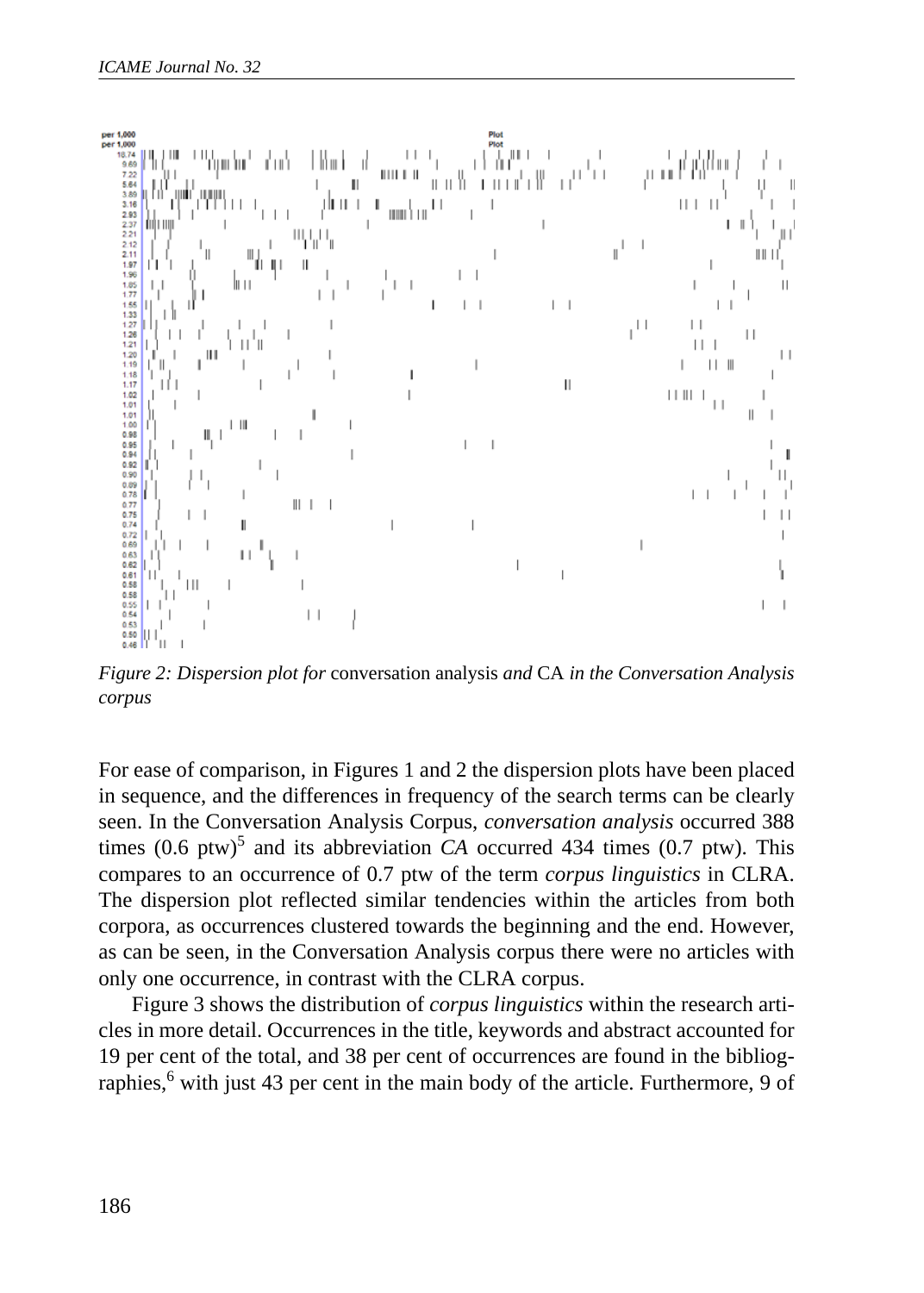the occurrences within the main body were in subheadings, which reflects the overall tendency in the corpus to mark the text as being 'about' *corpus linguistics*.



*Figure 3: Distribution of* corpus linguistic*s within the research articles (CLRA)*

Very similar results were found in the CONF corpus. The term *corpus linguistics* was only present in 37 of the 70 papers and, out of the 107 occurrences, bibliographic references made up approximately 60 per cent. Excluding these bibliographic references only 16 of the 70 papers actually included the term *corpus linguistics*.

Returning to the concentration observed towards the beginning and the end of the research articles, as seen in Figures 1 and 2, a closer analysis showed that there were 34 occurrences of our search term (in 16 articles) in the introductions and 12 (in 9 articles) in the conclusions, 27 per cent and 10 per cent respectively of the total. These concentrations were higher in the CONF corpus: within the main body there were 38 occurrences, of which 16 (42 per cent) were found in the introductions and 7 (18 per cent) in the conclusions.

# *3.2 Right collocates of* **corpus**

It could be argued that the term *corpus linguistics* occurs less frequently than expected because there are so many alternatives available, as the R1 collocates of *corpus* from the CLRA corpus illustrate (see Table 1). For instance the collocates *based* and *driven* may be seen as adding an additional layer of delicacy by specifying a type of corpus linguistics. However, the terms rarely occur in the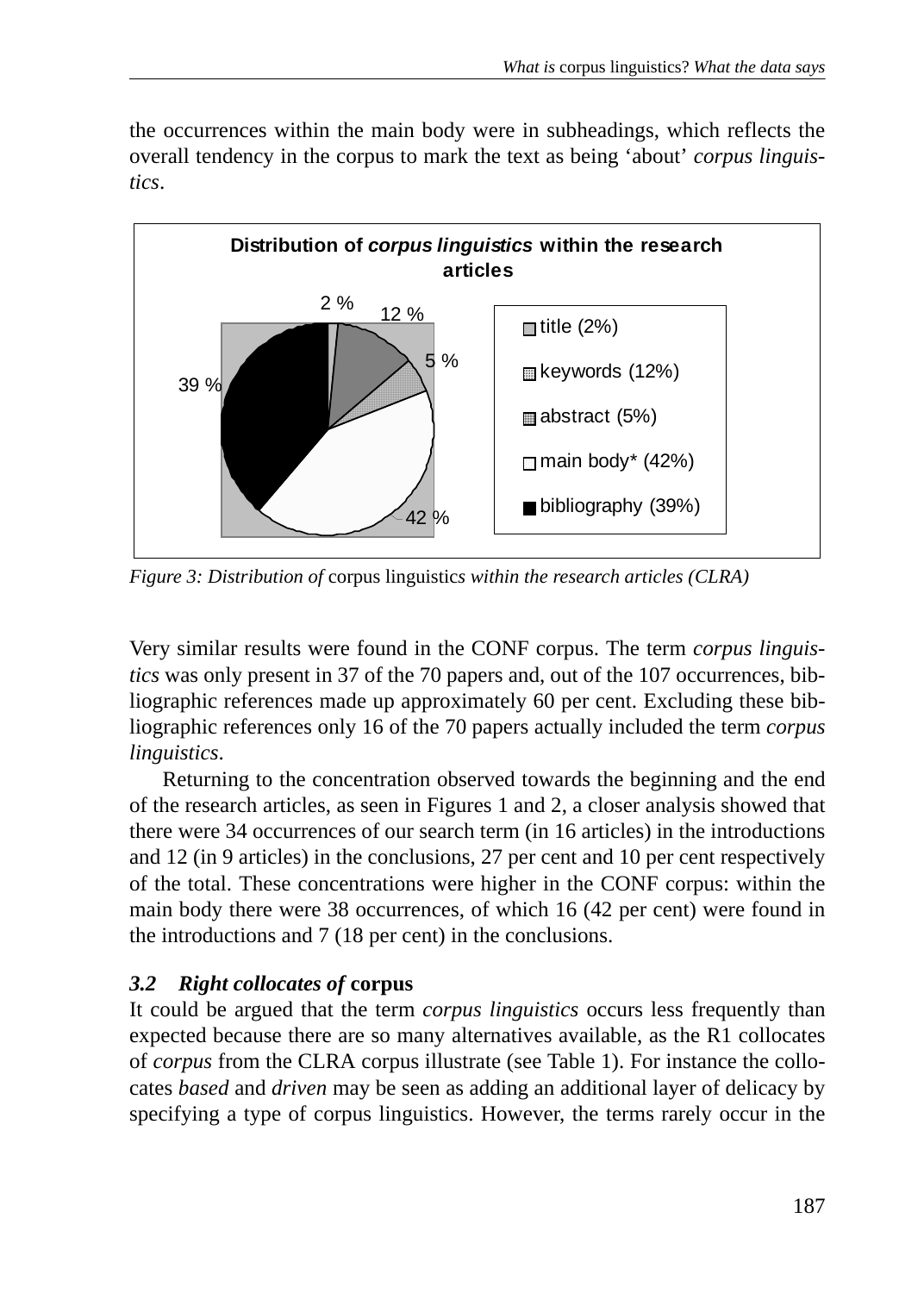form *corpus + based/driven + linguistics*; the most frequent clusters in this corpus were *corpus-based study/studies* and *corpus-driven research.* This may indicate unease with the term *corpus linguistics*, or that other terms are employed since *corpus linguistics,* as used in the keywords, indicates the field or discipline and academic orientation of the research rather than the research activity which is also described, for example, in the collocates of *corpus analysis*, and *corpus research*:

| <b>TOTAL</b> | R1  | No. of articles |
|--------------|-----|-----------------|
| 196          | 154 | 27              |
| 138          | 124 | 24              |
| 136          | 78  | 16              |
| 74           | 28  | 14              |
| 37           | 24  | 5               |
| 37           | 23  | 10              |
| 33           | 21  | 11              |
| 50           | 17  | 5               |
| 59           | 17  | 10              |
| 77           | 16  | 13              |
|              |     |                 |

*Table 1:* Selected R1 collocates of corpus from the main body of articles in  $CIRA<sup>7</sup>$ 

### *3.3 Comparing the research articles that contain* **corpus linguistics** *in the main body of the articles (CLRA-Y) with those that do not (CLRA-N)*

Although the corpus used here is clearly too small for any firm generalisations to be made, the results of the WordSmith KeyWords comparison indicate that there seem to be two slightly different discourse communities represented in this corpus.<sup>8</sup> For example, Key 3-word clusters for the CLRA-Y sub-corpus include *British National Corpus* (Keyness 31.4) and *Bank of English* (28.4). It is of particular interest to note that Key 2-word clusters for the CLRA-Y sub-corpus include *corpus-based* (39.4), and *corpus-driven* (35.8) which excludes the possibility that *corpus linguistics* is simply substituted by these terms in the articles which do not use *corpus linguistics* in the main body. Other Key 2-word clusters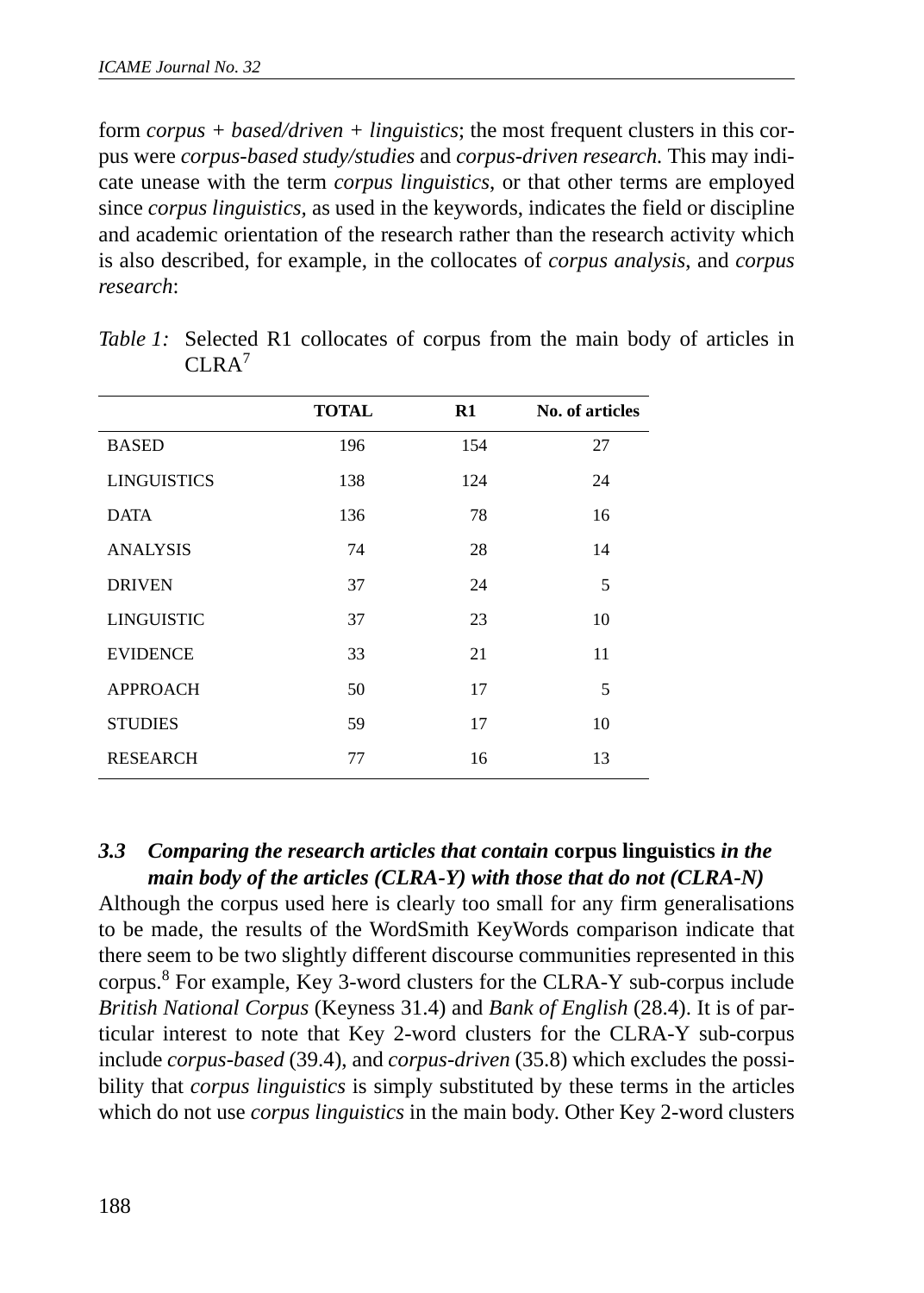for CLRA-Y include *corpus of* (35.8), and *concordance lines* (46.7), as well as *semantic prosody* (132.3), *the text* (56.8), *text analysis* (46.3), *of meaning* (31.3), and *field of* (24.5). Keywords for CLRA-Y referring to people included: *Sinclair*, *Stubbs*, *Louw*, and *Hunston,*<sup>9</sup> the only author in the Keyword list for CLRA-N was *Lakoff*.

Other keywords, hinting at differences between the two discourse communities, are shown in Table 2:

| <b>CLRA-Y</b>       |                   | <b>CLRA-N</b>      |                      |
|---------------------|-------------------|--------------------|----------------------|
| <b>ANALYSES</b>     | <b>SEARCHES</b>   | <b>CITATION</b>    | MODAL                |
| <b>ANALYSIS</b>     | <b>SEMANTIC</b>   | <b>CONCEPTUAL</b>  | PROCEDURAL           |
| <b>ASSOCIATIONS</b> | <b>SEMANTICS</b>  | <b>DOMAIN</b>      | <b>RELATED</b>       |
| <b>COLLOCATES</b>   | <b>SET</b>        | <b>EXPRESS</b>     | <b>RELEVANCE</b>     |
| <b>COMPUTER</b>     | <b>SOCIAL</b>     | <b>EXPRESSION</b>  | <b>REPETITION</b>    |
| <b>CORPUS</b>       | <b>SOFTWARE</b>   | <b>EXPRESSIONS</b> | <b>STANDARD</b>      |
| EMPIRICAL           | <b>STRUCTURES</b> | <b>EXTRACTED</b>   | STATISTICAL          |
| <b>LANGUAGE</b>     | <b>TECHNOLOGY</b> | <b>FORMULAIC</b>   | <b>TOKENS</b>        |
| <b>LINGUISTICS</b>  | <b>TEXT</b>       | <b>LEXICON</b>     | <b>TRANSCRIPTION</b> |
| <b>MEANING</b>      | TEXTS             | <b>LIKELIHOOD</b>  | <b>UTTERANCE</b>     |
| <b>MILLION</b>      | <b>WORD</b>       | <b>MAPPING</b>     |                      |

*Table 2:* Selected Key words of CLRA-Y compared to CLRA-N

It may also be of interest to note that, in both CLRA and CONF, articles which did not use the term *corpus linguistics* were also less likely to employ the premodifier *corpus linguistic* or refer to *corpus linguists*, as illustrated in Table 3:

*Table 3:* Occurrences of *corpus linguistic* and *corpus linguist/s* in the sub-corpora of CLRA and CONF

|                   | <b>CLRA-Y</b> |       | <b>CLRA-N</b> |       | <b>CONF-Y</b> |       | <b>CONF-N</b> |       |
|-------------------|---------------|-------|---------------|-------|---------------|-------|---------------|-------|
|                   | freq          | ptw   | freq          | ptw   | freq          | ptw   | frea          | Ptw   |
| corpus linguistic | 16            | 0.088 | 3             | 0.015 |               | 0.014 |               | 0.005 |
| corpus linguist/s | 12            | 0.066 |               | 0.010 | 15            | 0.072 |               | 0.005 |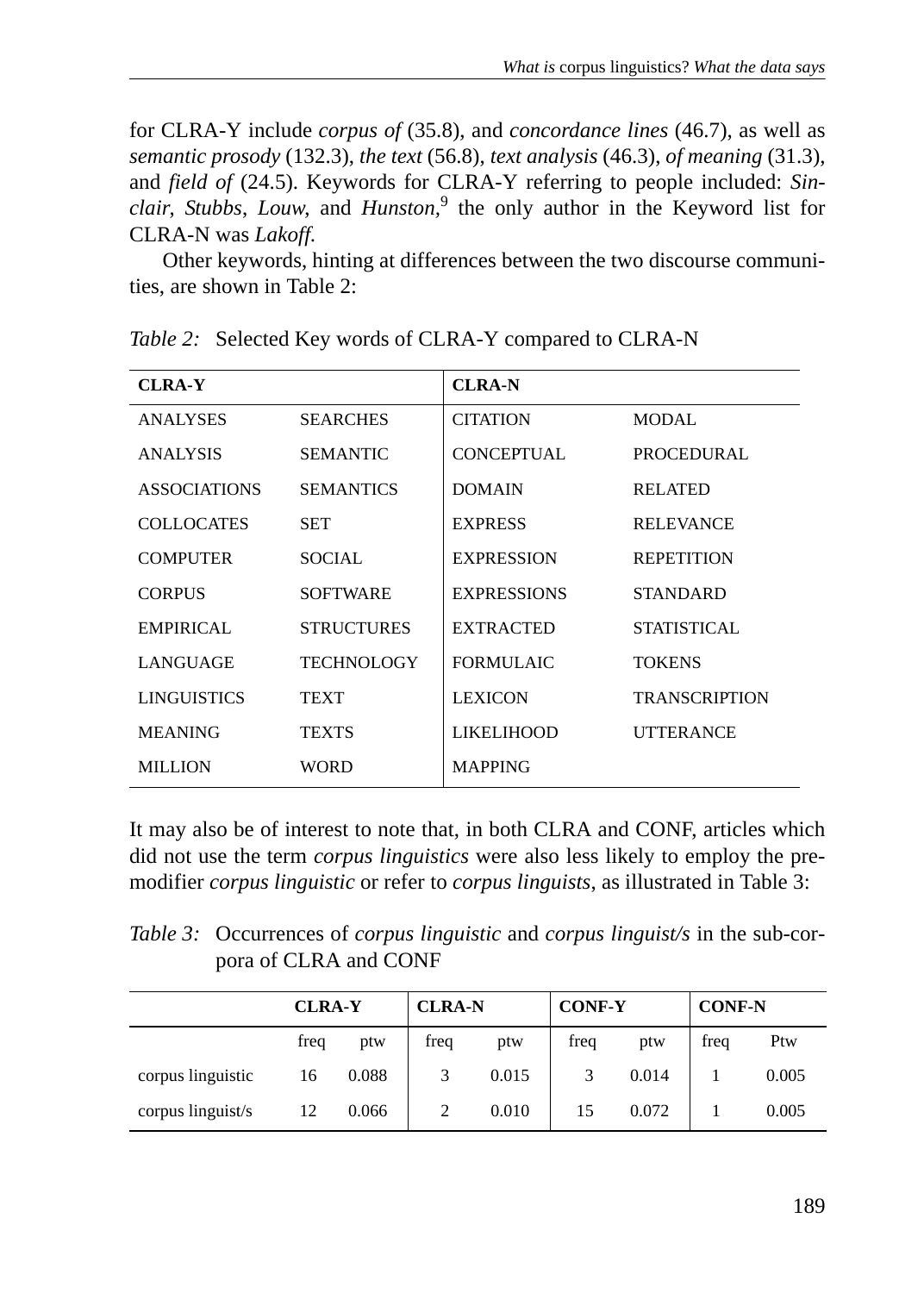### *3.4 Widening the database: Interrogating WebCorp*

In order to try and widen the research database,  $WebCorp<sup>10</sup>$  was used to collect examples from the web of the sequence corpus+linguistics+is. The concordance lines below show the examples which were followed by an indefinite article. As can be seen, the variety of interpretations described above is reflected in the results, which have been ordered thematically:

1.- Introduction *Corpus Linguistics is* a **branch of Linguistics** which edical translators *Corpus Linguistics is* a **branch of linguistics** that UCTION *corpus linguistics is* a **branch of linguistics** in which research. Firstly *Corpus Linguistics is* a growing **discipline** that 's 60th birthday *corpus linguistics is* a relatively new **subject empirical linguistics**, of which *Corpus linguistics is* a **representative,** sets itself n general I think *corpus linguistics* is an interesting **field** for us to look rpus linguistics *Corpus Linguistics is* **an applied field of linguistics**, the time. By the way *Corpus Linguistics is* **a field of linguistics** where niversity of Birmingham *Corpus linguistics* is a relatively new **field**, pioneered s (of which more later… *Corpus linguistics is* a growth **area**, and there are structure or language use *corpus linguistics is* a broader **concept** that can be age Change *Quantitative Corpus linguistics is* a newly emerging **empirical fra** possible. Why? Because *Corpus Linguistics is* **an empirical science**, in which umber of linguistic fields *corpus linguistics is* **a science** and **approach** which \* he language of literature *corpus linguistics is* also **an empirical approach** to Einführung . Peter Lang *corpus linguistics is* **an empirical approach** to in particular, with SFL *Corpus linguistics is* **an empirical approach** to the guage texts. *Multilingual Corpus Linguistics is* a new **approach**, based on the uthor) "Simply speaking *Corpus linguistics is* **an approach or a methodology** \* structure or language use *Corpus Linguistics is* a broader **concept**, a **methodology** INTRODUCTION *Corpus linguistics is* data-driven **methodology** for uthors. We maintain that *Corpus linguistics is* a **methodology**. While the fact paper takes the view that *corpus linguistics is* a **methodology** which can by at is corpus linguistics (I *corpus linguistics* is a **method** of carrying out e as a social phenomenon *corpus linguistics" is* **a practice, rather than a theor** rpus analysis, and to me *corpus linguistics* is an extremely valuable **tool**. I eaking, this implies that *corpus linguistics is* an important **tool** for work within  $(WebCorp)<sup>11</sup>$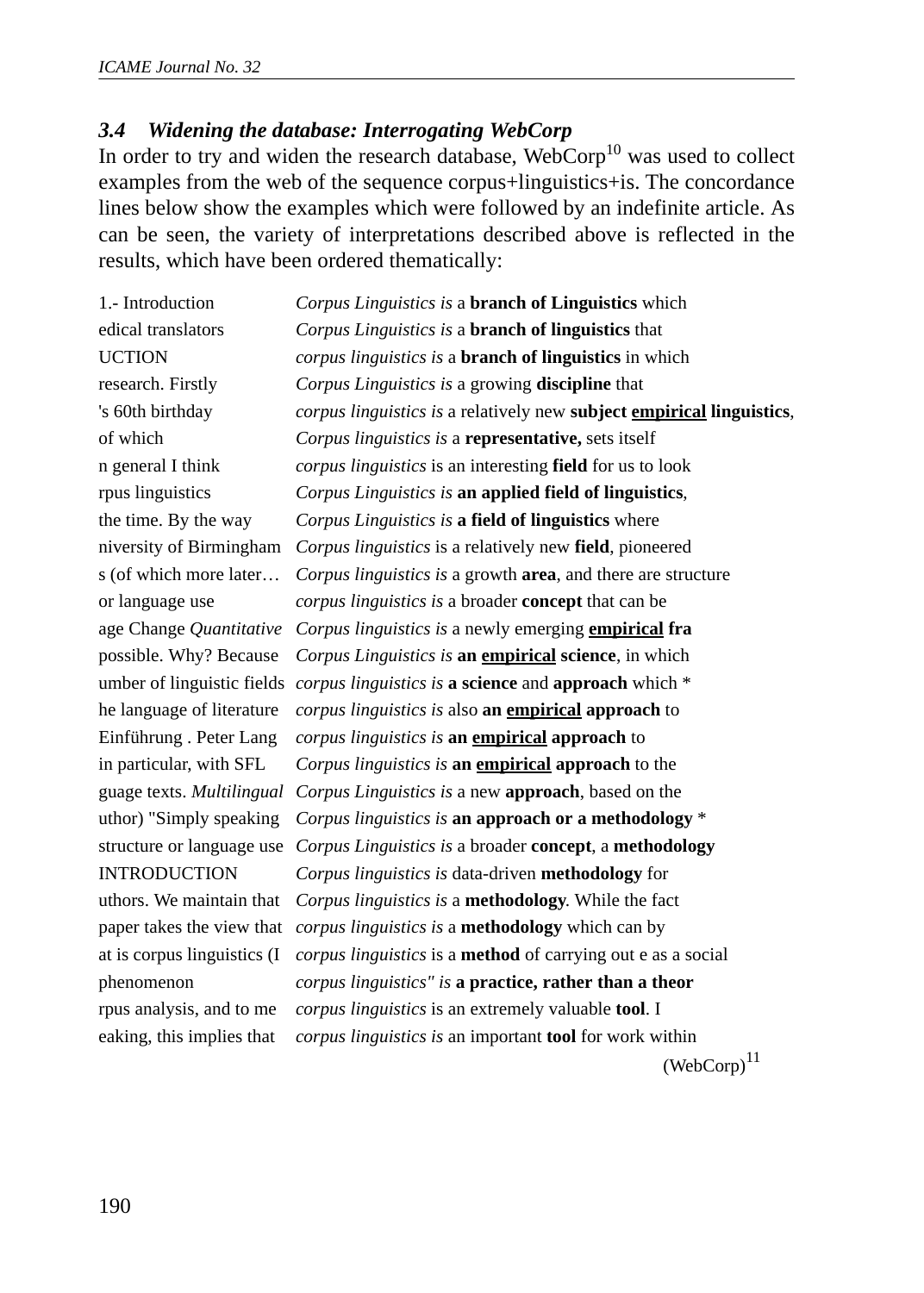The definitions range from *branch of linguistics* and *field* to *tool*. From the concordance lines it seems that the 'non-scientific' term *approach* is one of the most nebulous definitions, as it appears together with both descriptions of *corpus linguistics* as a *science* in itself and together with definitions of corpus linguistics as a *methodology* (concordance lines marked with an asterisk).

It is also interesting to note the frequency of *empirical* in the descriptions as this was also one of the Keywords for the CLRA-Y sub-corpus compared to CLRA-N (Table 2), as well as a Keyword for the CLRA corpus in the comparison with the Applied Science Writing section of the BNC, suggesting that this is a key characteristic in constructing the identity of corpus linguistics.

# *3.5 Defining and describing* **corpus linguistics** *in the CLRA Corpus*

The search for definitions was then repeated on the CLRA corpus, which contains only published articles and could therefore be considered a more careful reflection of the perceptions of researchers working with/in *corpus linguistics*. The concordance lines below show the results for the same sequence of *corpus + linguistics + is* as retrieved from *WebCorp*. As can be seen, there were few explicit definitions, although the variety seen above appears to be present in the CLRA corpus too:

*Corpus linguistics is* now an established **field** with a growing body of *Corpus linguistics is* a relatively new **field** of inquiry. *Corpus linguistics is* a **methodology** which can be described as a study of *corpus linguistics* is **not ''a domain of study''**, but rather ''**a methodological**  *corpus linguistics is* **a means** of studying and describing language use which *corpus linguistics is* **the study of** language through corpus-based or corpus-

(CLRA, 4 files)

The pattern in the last line, describing *corpus linguistics* as *the study of*, was also found 13 times in the WebCorp concordance lines. In those examples it was followed by *language* (9*), human language, linguistics, linguistic data,* and *a body of electronic text*, once again illustrating widely differing interpretations. This pattern indicates the tendency to define corpus linguistics with reference to what researchers working with/in corpus linguistics *do* (which, of course, also suggests another, possibly more fruitful, way of addressing our initial question).

In addition to the explicit definitions, there were many 'working definitions', and the concordance lines in this section serve to illustrate the variety of interpretations of *corpus linguistics* in the CLRA-Y sub-corpus: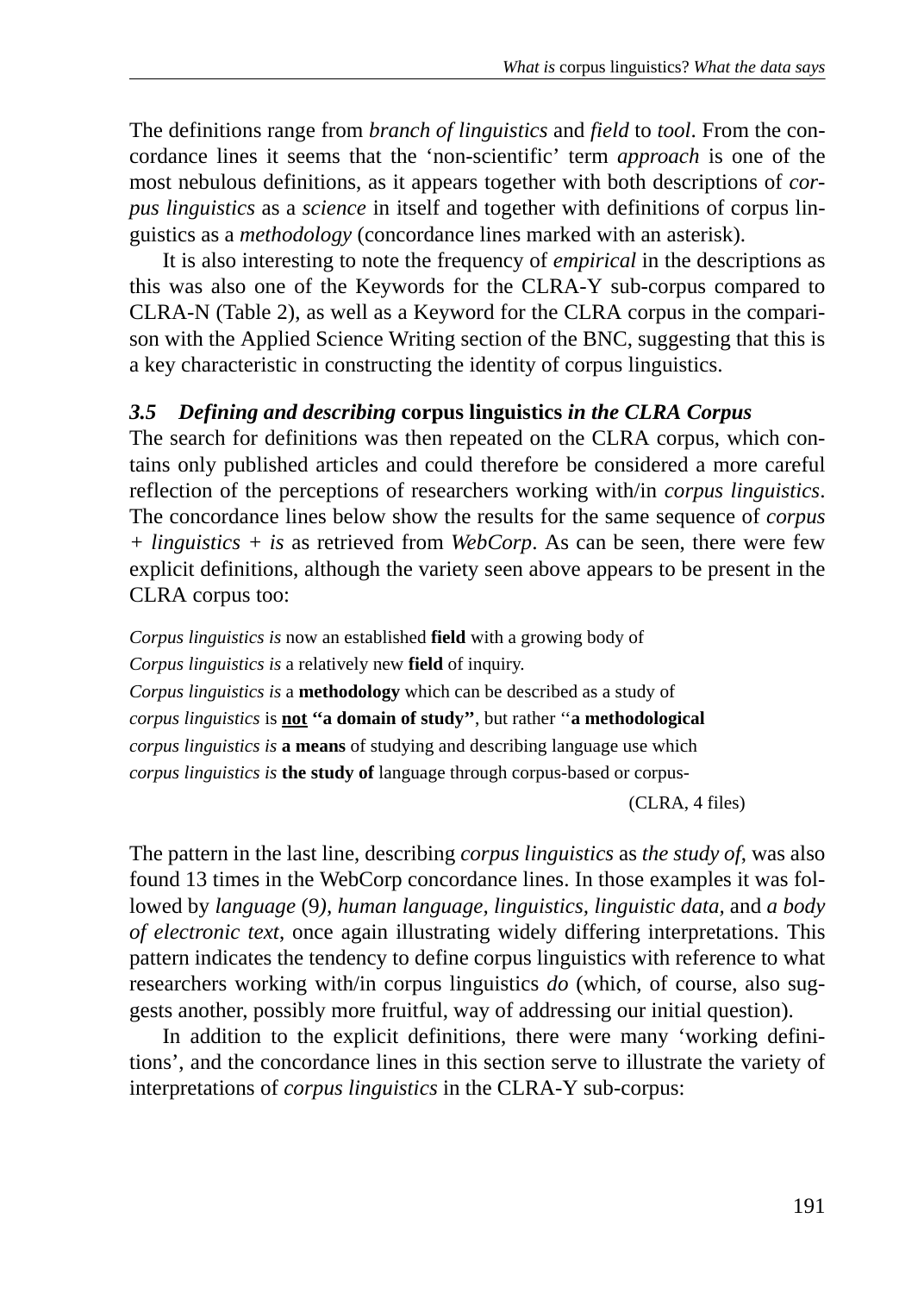is view is that *corpus linguistics* should be defined as a **method** and not as a theoretical f ways, the position of *corpus linguistics*, as a powerful **methodology-technology**, is wellthe unwanted uses is a familiar **methodological problem in** *corpus linguistics.* discuss the **methodological** pros and cons of *corpus linguistics* as opposed to traditional It is in these cases that we need to use **the methodology of** *corpus linguistics*. is point (Section 3), **the methodology of** *corpus linguistics* is used to examine some be applied fruitfully to corpora of all sizes, *corpus linguistics* **methodology** comes into its explanation concerns both **the methodology** and ideology of *corpus linguistics*. posture verbs, are best substantiated through **the methodology of** *corpus linguistics*. exts can be segmented and annotated in the spirit of *corpus linguistics* **methodology**. Only when **methods of** *corpus linguistics* are applied in areas of linguistic research can (CLRA, 8 files)

This first group shows examples where corpus linguistics is associated with *method\*,* but clearly there are differences in the concordance lines, and not only in the choice of the term *method* or *methodology*. For example, references to the *methodology of corpus linguistics* do not specify whether corpus linguistics is viewed as a methodology or, for instance, a theoretical approach possessing a particular methodology. This pattern is also seen in the co-occurrences of *technology* and *tool*, where once again *corpus linguistics* may often be interpreted as 'possessing' rather than 'being':

*Corpus linguistics* has also established itself as an important **tool** for Aside from a conviction that the new **technologies of** *corpus linguistics* have made can all be investigated using **the tools of** *corpus linguistics*—indeed, it a **key tool in** *corpus linguistics* is the concordancer which gives the researcher in with concordancing as it is **a core tool** for analysis **in** *corpus linguistics*.

(CLRA, 5 files)

In the research articles, *corpus linguistics* is also defined as an *approach*, but as we have seen from the *WebCorp* concordance lines this can refer to either a theoretical or a methodological approach and so leaves its scientific status or nature uncertain:

The *corpus linguistics* **approach** in the study of health language has the potential recent **approaches**, including *corpus linguistics* (Firth, 1957; Sinclair, 1987, d systematically introduce students to *corpus linguistics* as **a means** to study 1. duction *Corpus linguistics*, as a usage-based **approach** to the study of language,

(CLRA, 4 files)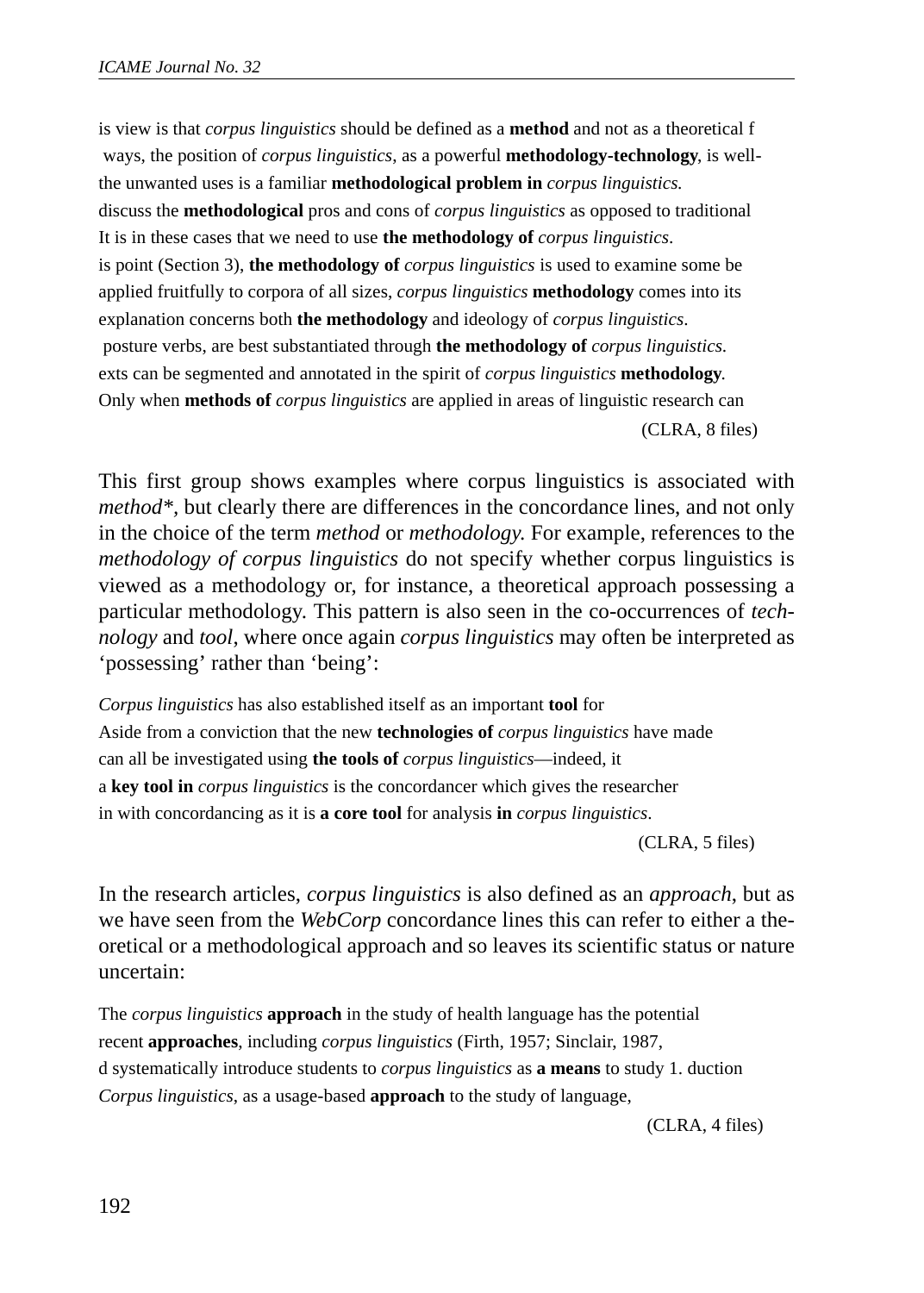*Corpus linguistics* is also represented as an 'enabler'. This may be seen as similar to the methodology view, but it additionally serves to offer a positive evaluation and so to justify the research reported in the articles. This favourable evaluation is emphasised in line 11 (marked with an asterisk) with the phrase *the advent of*, which also appeared in another article in the corpus with reference to *corpus linguistics*: 12

the **benefit of** this quantum leap in language awareness which *corpus linguistics* **affords**. e the practical **benefits of** *corpus linguistics* and data-driven learning, a number of e analysis has shown that *corpus linguistics* can make **contributions** far beyond of data. *Corpus linguistics* is probably most widely known for its **contributions** to

d said (16), for example. *Corpus linguistic*s may also **help** to explain the origin of scipline (Stubbs, 2001). *Corpus linguistics* **leads to** a more 'evidence-based' ding large bodies of texts, *corpus linguistics* **offers the possibility of unveiling**, for e overall development of *corpus linguistics* has made **possible** into 'word-based' t the new technologies of *corpus linguistics* have made it **possible** to purely observe possible **contribution** of *corpus linguistics* and data driven learning to the field. The ption. With the advent of *corpus linguistics*, it has become **possible** to discover\* s. One student reflected, '' *corpus linguistics* has **revealed** the inadequacies of

*Corpus linguistics*, as a usage-based approach to the study of language, **provides** l r students to share the insights into language use that *corpus linguistics* **provides**. In this **assistance** may come from interdisciplinary contacts with computer technology and *corpus linguistics*

(CLRA, 9 files)

References to *corpus linguistics* as a *discipline* may be seen in the concordances below. Line 2 also illustrates the conceptualisation of *corpus linguistics* as possessing both theory and a method:

*Corpus linguistics* defines itself as a **discipline** the aim of which is to ''describe what is

The essentially social (rather than cognitive) orientation of *corpus linguistics* also surfaces in contemporary explorations of the **discipline's** theory and method.

(CLRA, 2 files)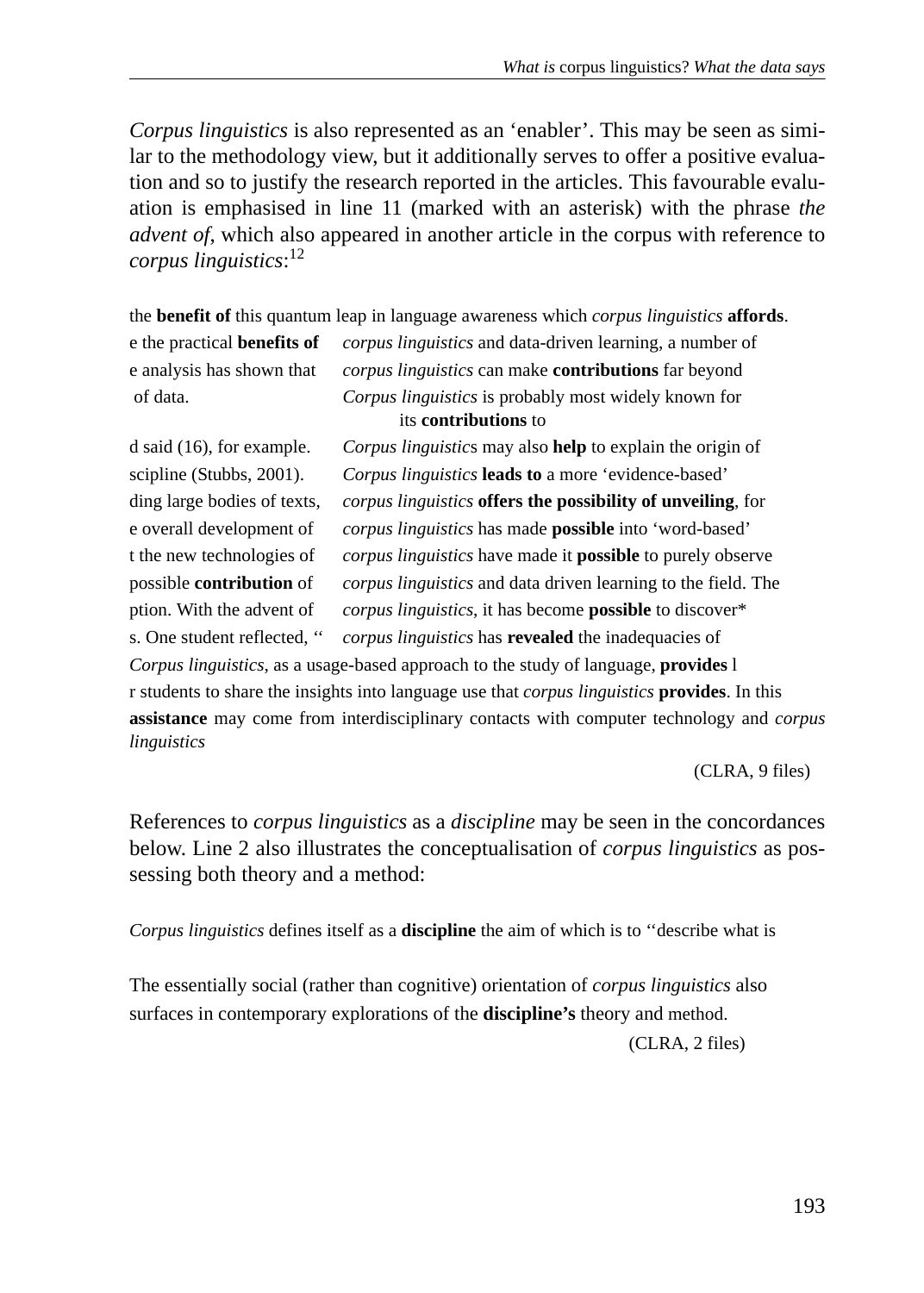## The last group of concordance lines illustrates working definitions of *corpus linguistics* as a *field*:

rding to the perception of language within the **field** of *corpus linguistics* sketched l semantics and pragmatics coming from the **field** of *corpus linguistics*, in slation issue, particularly within the developing **field** of *corpus linguistics*, e useful to them. On the contrary, the growing **field** of *corpus linguistics* offers much ing in the **fields** of NLP, computational linguistics and *corpus linguistics* are argue that the two **fields** of health care research and *corpus linguistics* can be

(CLRA, 5 files)

Although less explicit, the frequencies of *in* and *within* also indicate that *corpus linguistics* is perceived by the authors as a *field*, or as an academic community, rather than, for example, as a *tool*:

dancing as it is a core tool for analysis **in** *corpus linguistics*. Concordancing is the pr ell established tagger programs used **in** *corpus linguistics* have been designed to h fference between the use of computers **in** *corpus linguistics* versus in all those meth pus-based' research and corpus-driven **in** *corpus linguistics*. The former is describe (Simpson et al., 2002). This growth **in** *corpus linguistics* has resulted in the devel sed in different contexts. A key tool **in** *corpus linguistics* is the concordancer whi exis). 9 Following standard practice **in** *corpus linguistics*, I am not giving individua s is a familiar methodological problem **in** *corpus linguistics*. Ideally, one would like B15 2TT, UK Abstract Work **in** *corpus linguistics* has led to the developm ctional grammar and recent advances **in** *corpus linguistics*. The general approach d has been an important area of study **in** *corpus linguistics* since the 1960s (Sinclai nitially because they are widely used **in** *corpus lingu*istics (see, for example, Barn of Europe then carries what is known **in** *corpus linguistics* as a negative semantic ts, this time in the fight of recent work **in** *corpus linguistics*, artificial intelligence an would require advances to be made **in** *corpus linguistics* too. It would entail goin tation towards the role of ethnography **in** *corpus linguistics* as they view corpus-ba e one of the more important concepts **in** *corpus linguistics*. However, while other c dby Sinclair), and is by now a classic **in** *corpus linguistics*. What Sinclair noted l system, and that recent research **within** *corpus linguistics* points in this direction, s claim comes from recent research **within** *corpus lin*g*uistic*s. 4. Corpus linguistics as for decades been a central figure **within** *corpus linguistics*. Like Firth, Sinclair ha nal problem; as is recent research **within** *corpus linguistics*, Levinson questioned (CLRA, 13 files)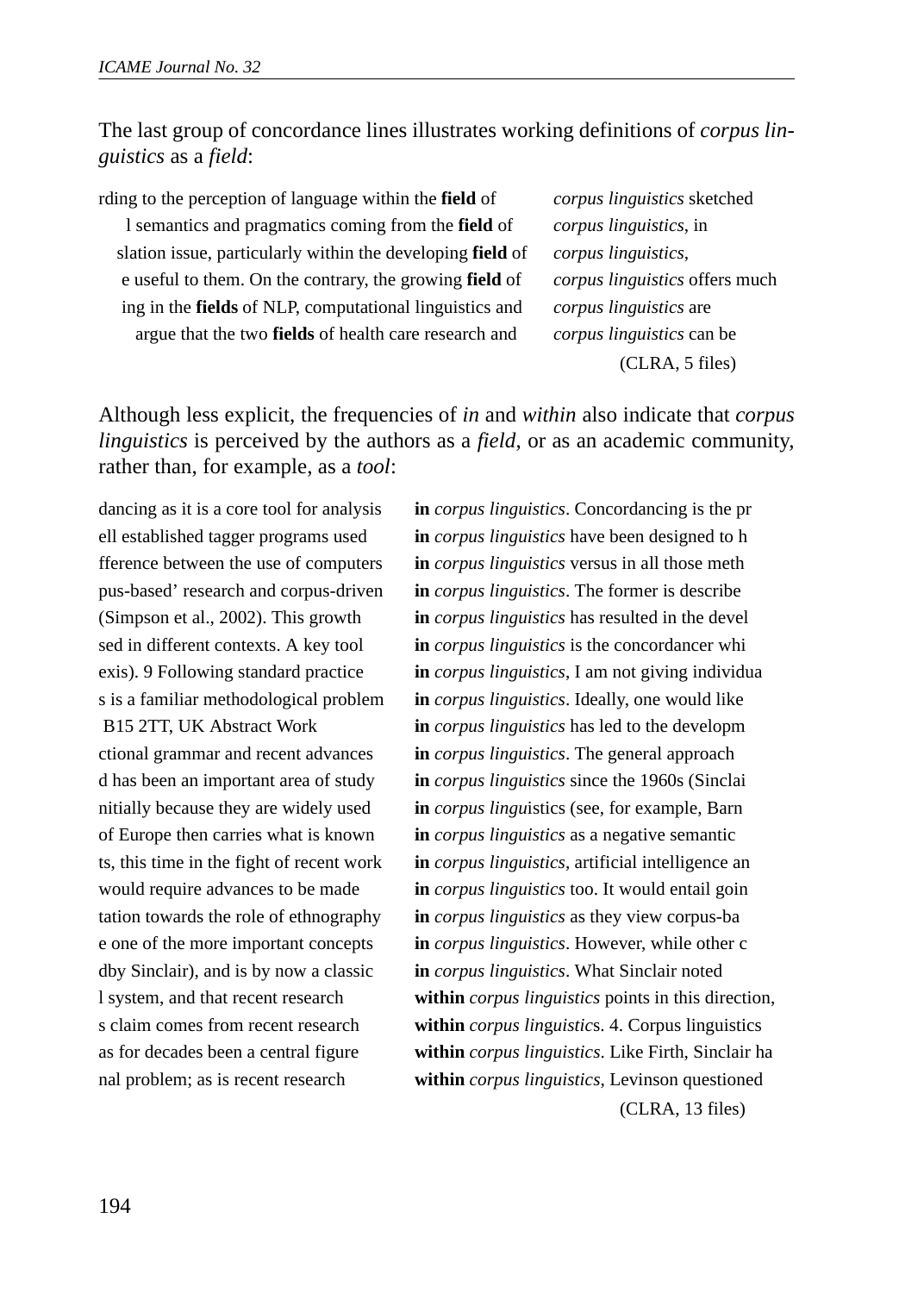From these concordance lines, it emerges that the researchers in this corpus predominately view *corpus linguistics* as a field or as a community of practice they work in, and which 'offers' possibilities. The high frequency of conceptualisations of corpus linguistics as something which the researcher works *in/within* also offers a possible key to understanding the concentration of occurrences of *corpus linguistics* towards the beginning and end of the research articles. While *corpus linguistics* is often discussed in terms of *method*, *methodology*, and also *technology* and *tool,* whether it is viewed as possessing" these functions or "being" one of them is often unclear. Indeed, corpus linguistics is only defined once as clearly being a tool. This is particularly interesting as explicit debate on the nature of corpus linguistics has frequently focused on the rejection of contrasting definitions such as tool or theory. The notion of *corpus linguistics* as theory is also very limited in this corpus. Although the presence of clusters like *semantic prosody* (a key cluster for the sub-corpus CLRA-Y) may suggest that, for these practitioners, *corpus linguistics* has developed its own theories of language study, it is never described as "being" a theory in itself.

# *4 Conclusion*

From these small-scale studies it appears that there are perceived "difficulties" with the term *corpus linguistics*, first of all because it is far less frequent than would be expected. This is most surprising in the results from the CLRA corpus where the articles had been selected because they used the term *corpus linguistics* in the keywords or, where keywords were absent, in the title or the abstract. There are, of course, many possible ways of interpreting this unexpected infrequency and here only a few suggestions can be offered. One explanation could be that the term itself is problematic, and/or it may be related to the availability of so many alternatives. As Léon (2005) notes, "what is called 'Corpus Linguistics' covers various heterogeneous fields ranging from lexicography, descriptive linguistics, applied linguistics – language teaching or Natural Language Processing – to domains where corpora are needed because introspection cannot be used, such as studies of language variation, dialect, register and style, or diachronic studies" (2005: 36). Alternatively, as corpus linguistics is still considered relatively new, perhaps only time will decide what appellation is finally adopted; we might note that terms such as *computer corpus linguistics* and *computer corpora* have already been abandoned as the involvement of the computer is taken for granted. In contrast, it may be that *corpus linguistics* is now so well established that there is no need to 'introduce' it within the main body of the research article. This notion would certainly be supported by the results from the CONF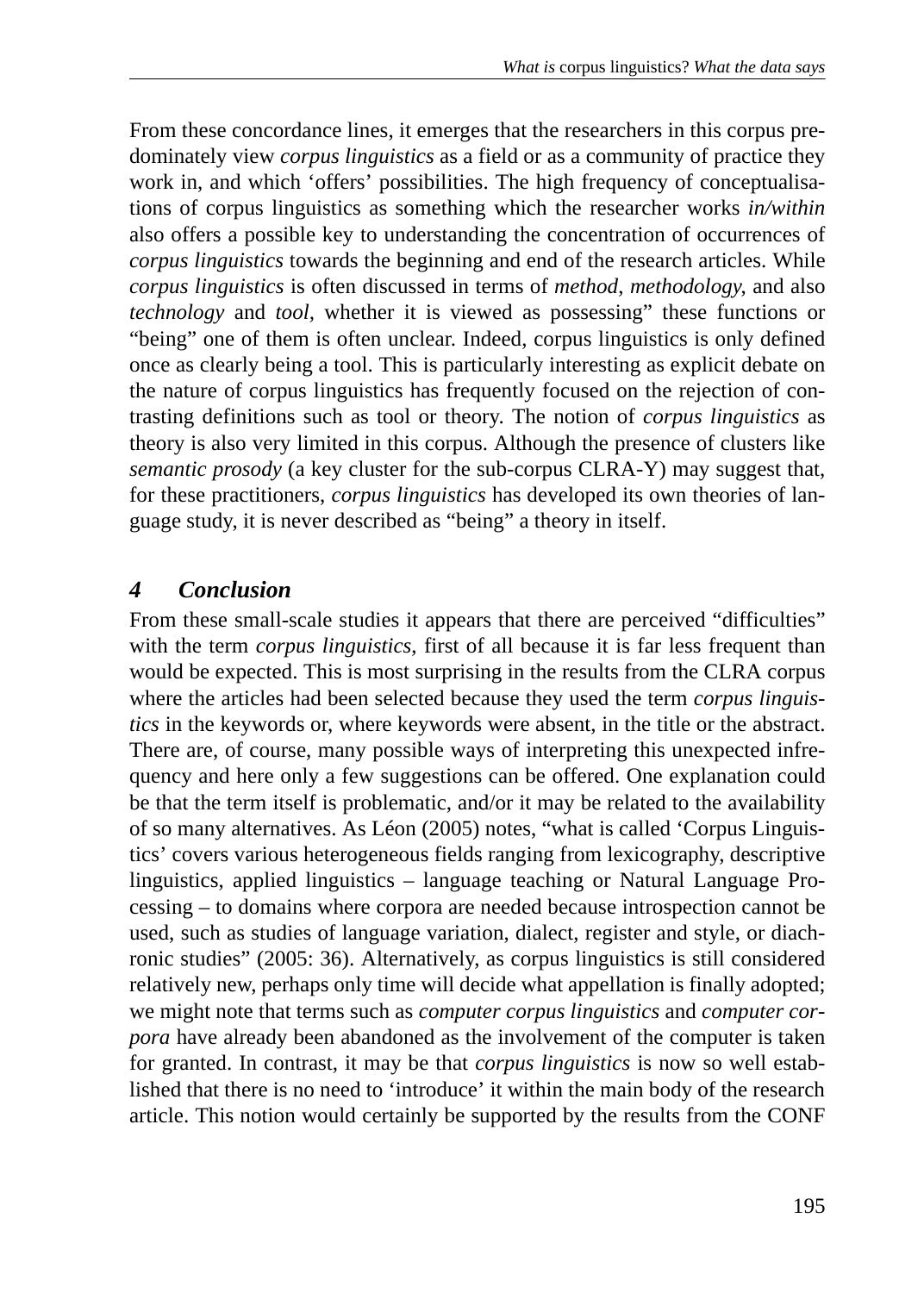corpus, where the target audience of the papers were corpus linguists. Or it may be that *corpus linguistics* is used in the keywords to mark the quantitative orientation or field of the work, and having established the nature of the study, the researcher then simply goes on to report the findings.

Second, within the research articles that do employ the term *corpus linguistics*, there are radical differences in the representation and understanding of what corpus linguistics is, as seen above. While such variation is interesting in itself, it should also be noted that the different descriptions of the status are not all necessarily incompatible. Several articles contained both references to *methodology* and *field*, and this may be explained by the transversal nature of corpus linguistics, and by the way in which the discipline is driven by the technology, as highlighted by Partington, who states that:

> To make such clear distinctions between instruments and enterprise is anachronistic. Firstly, because observation informs theory just as theory informs observation: [...] Secondly, in most modern physical science, the object of observation is only tangible, in a sense only *exists* for an observer (outside a mathematical formula), through the instruments of study, which thus constrain not only what can be perceived but even the very questions that can usefully be put of the physical world. Partington (forthcoming)

Similarly, Mukherjee (2005) notes that the terms discipline and methodology are not mutually exclusive, stating that "I would contend that that corpus linguistics represents both a new method (in terms of computer-aided descriptive linguistics) and a new research discipline (in terms of a new approach to language description)" (2005: 86), and he draws an analogy with the introduction of the microscope, leading to the creation of the discipline of microbiology.

Furthermore, it may be that corpus linguistics is resilient to clear definition because, as Gries (2006b: 4) suggests, it "seems to be a category with a prototype structure: there are a few criteria that are – though not individually necessary – shared by much, if not most, work within corpus linguistics, and there is a variety of criteria which are less central to the work of many corpus linguists" (see also Williams 2006).

However, as stated at the beginning, the aim of this paper is not to try to provide any definitive answer to the opening question of "what is corpus linguistics?" but rather to simply bring it to the reader's attention once again, perhaps to encourage a little reflection (even if this goes no further than a quick concordance of our own papers!) and comparison. Apart from the intrinsic interest, it does seem that trying to describe the status of corpus linguistics, at least for our own individual operational purposes, may potentially lead to a greater awareness of the scientific context within which each of us works.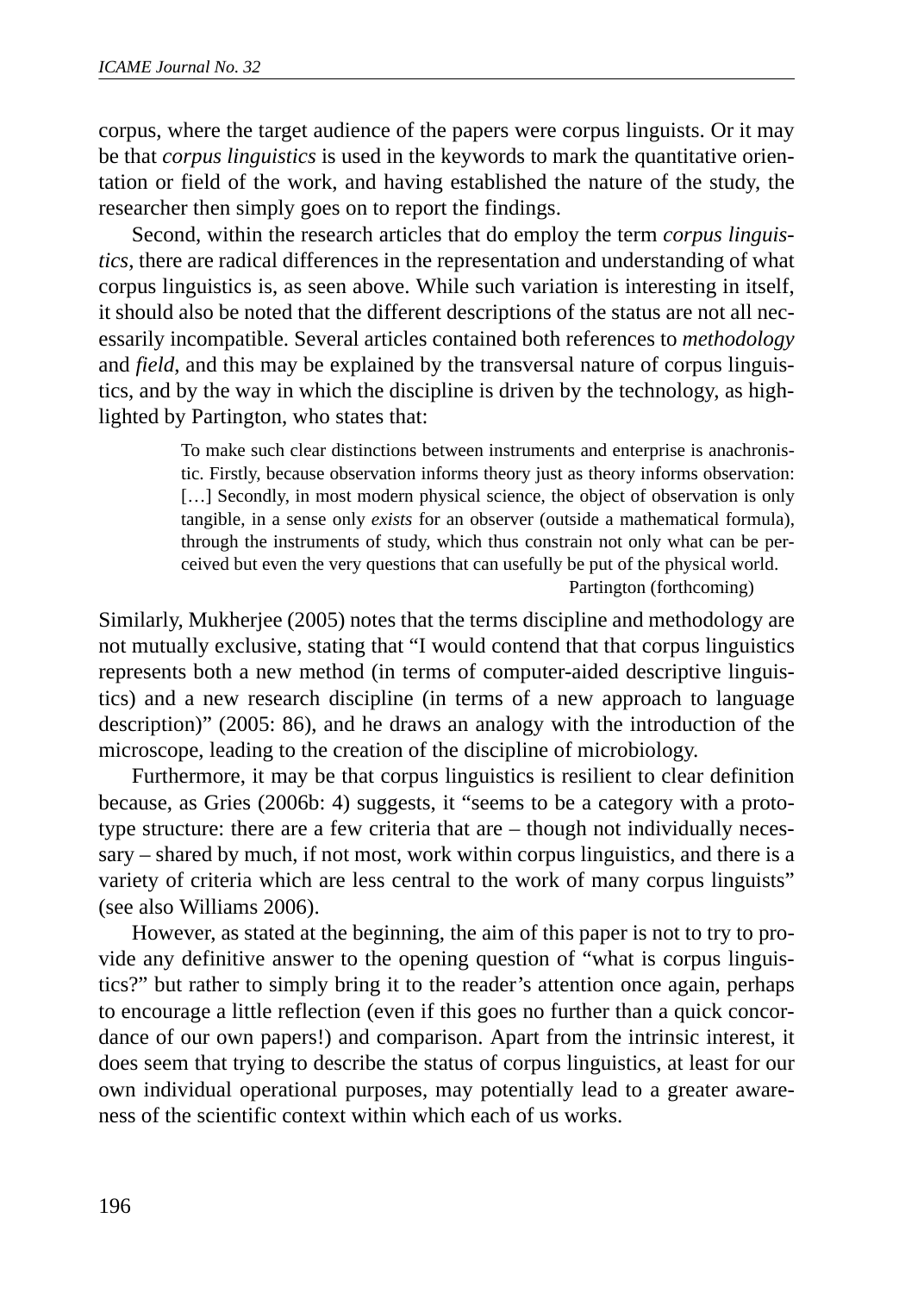# *Notes*

- 1. http://torvald.aksis.uib.no/corpora/1998-3/0006.html (retrieved 11 May 2007).
- 2. This keyword selection would have excluded many articles from the *International Journal of Corpus Linguistics*, but as most articles could not be converted to .txt this was not, in practice, an issue.
- 3. There was some subjectivity in the decision as to what was considered an introduction or a conclusion. Where possible, the criterion applied was what the authors had described as introduction or conclusion; in the absence of clear markers they were simply defined as the first and last sections of the article.
- 4. http://www.corpus.bham.ac.uk/PCLC/ (retrieved 11 May 2007).
- 5. Occurrences per thousand words.
- 6. Almost half of the occurrences in the bibliographies were made up of the following: *International Journal of Corpus Linguistics* (23). *Corpus Linguistics in North America* (15). *Corpus Linguistics: investigating language structure and use* (9). *Corpus Linguistics at Work* (8).
- 7. In order to reduce the effect of skewing, instances which occurred in fewer than five articles were not included.
- 8. Keywords and Key clusters which occurred in fewer than five articles were not included. Overall this meant that more keywords were excluded from the CLRA-N sub-corpus than the CLRA-Y sub-corpus as there appeared to be less common ground between the articles in the former.
- 9. *Firth* also appeared as keyword but was only present in four different articles.
- 10. http://www.webcorp.org.uk/ Described on its website as "a suite of tools which allows access to the World Wide Web as a corpus" (retrieved 11 May 2007).
- 11. Six lines were excluded which did not contain definitions of corpus linguistics (retrieved 11 May 2007).
- 12. In the BNC, in addition to references to innovation (*new, modern*), the phrase *the advent of* seems to show a semantic preference for the field of technology (*television, computer*). Findings were similar in a large corpus of newspapers from 2005, although in this case collocates also included *internet, digital* and *broadband*.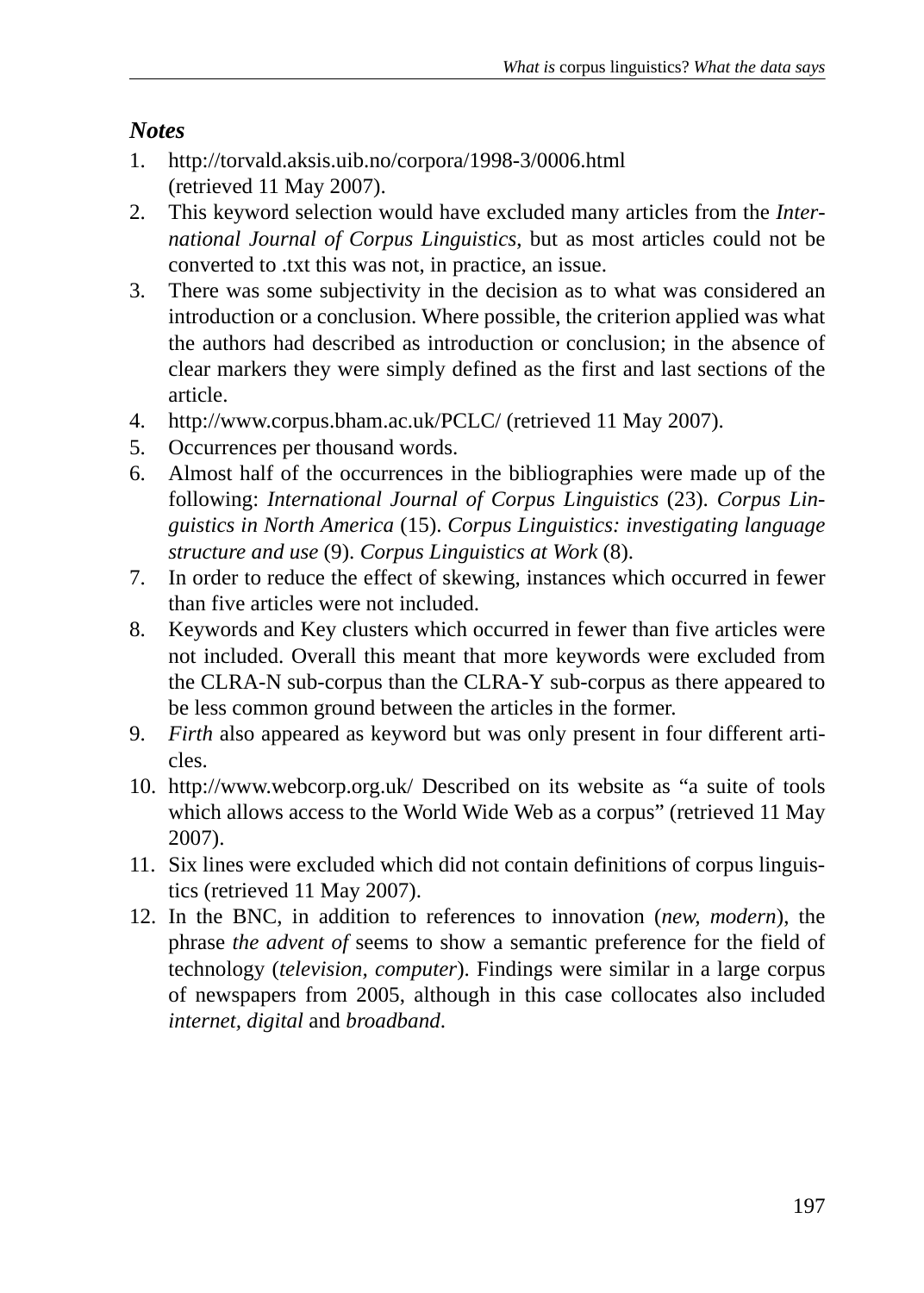# *References*

- Aarts, Jan. 2002. Does corpus linguistics exist? Some old and new issues. In L. E. Breivik and A. Hasselgren (eds.). *From the COLT's mouth… and others': Language corpora studies in honour of Anna-Brita Stenström*, 1–19. Amsterdam: Rodopi.
- Aarts, Jan and Willem Meijs (eds.). 1984. *Corpus linguistics: Recent developments in the use of computer corpora in English language research*. Amsterdam: Rodopi.
- Aarts, Jan and Theo van den Heuvel. 1982. Grammars and intuitions in corpus linguistics. In S. Johansson (ed.). *Computer corpora in English language research*, 66–84. Bergen: Norwegian Computing Centre for Humanities.
- Bowker, Lynne and Jennifer Pearson. 2002. *Working with specialized language: A practical guide to using corpora*. London: Routledge.
- Carter, Ronald. 2004. Introduction to J. Sinclair and R. Carter (ed.). *Trust the text: Language, corpus and discourse*, 1–6. London: Routledge.
- Chomsky, Noam. 2004. (Interviewed by Andor, Jozsef). The master and his performance: An interview with Noam Chomsky. *Intercultural Pragmatics* 1(1): 93–111.
- Fillmore, Charles. 1992. Corpus linguistics or computer-aided armchair linguistics. In J. Svartvik (ed.). 35–60.
- Gries, Stefan Th. 2006a. Some proposals towards more rigorous corpus linguistics. *Zeitschrift für Anglistik und Amerikanistik* 54(2): 191–202.
- Gries, Stefan Th. 2006b. Introduction to S. Gries and A. Stefanowitsch (eds.). *Corpora in cognitive linguistics: Corpus-based approaches to syntax and lexis*, 1–18. Berlin, Heidelberg, New York: Mouton de Gruyter.
- Hoey, Michael. 1993. Introduction to M. Hoey (ed.). *Data, description, discourse: Papers on the English language in honour of John McH Sinclair*, vix*.* London: Harpercollins.
- Leech, Geoffrey. 1992. Corpora and theories of linguistic performance. In J. Svartvik (ed.). 105–122.
- Léon, Jacqueline. 2005. Claimed and unclaimed sources of corpus linguistics. *Henry Sweet Society Bulletin* 44: 36–50.
- Mahlberg, Michaela. 2005. *English general nouns: A corpus theoretical approach*. Amsterdam: John Benjamins.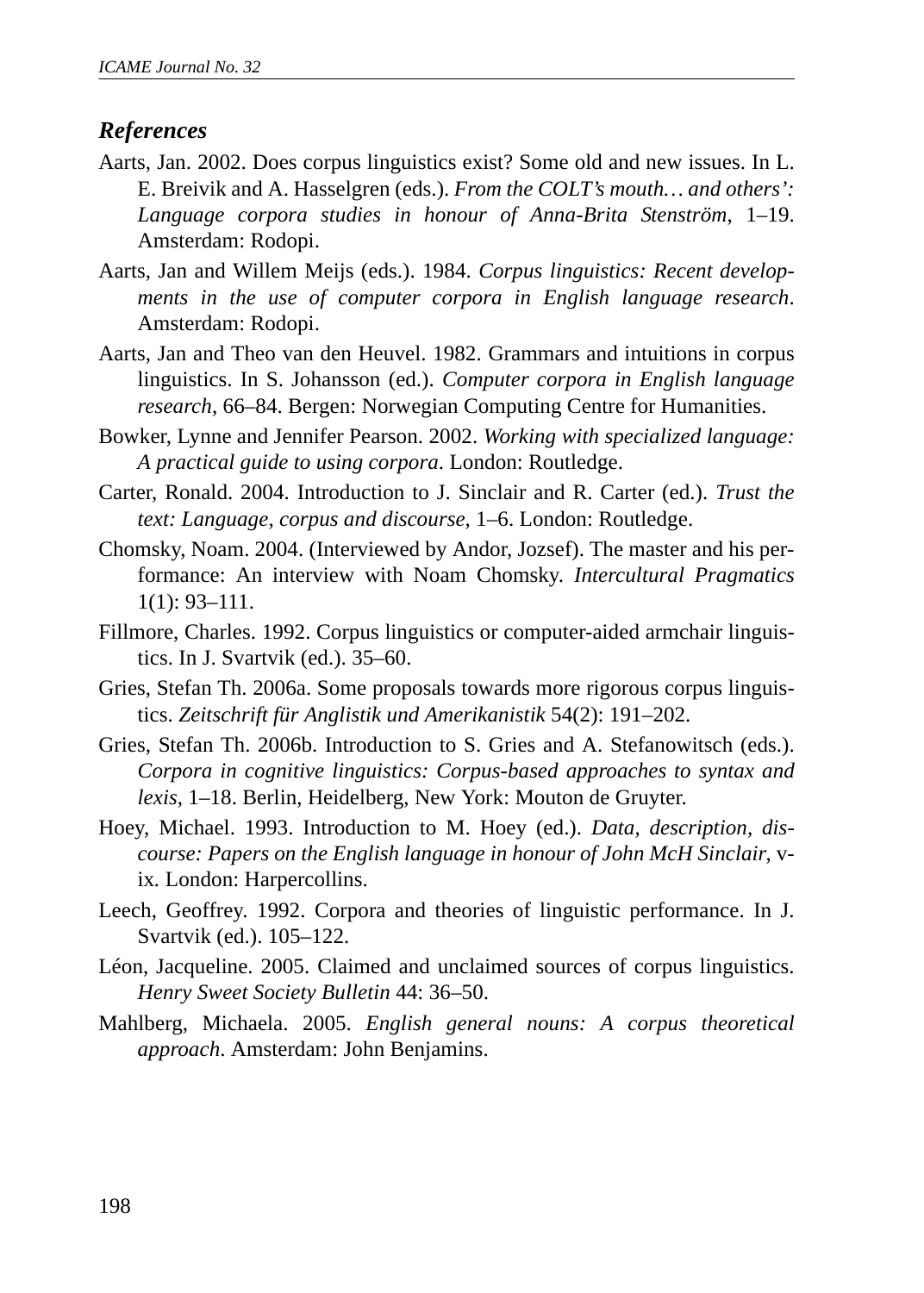- Mahlberg, Michaela. 2006. Lexical cohesion: Corpus linguistic theory and its application in English language teaching. *International Journal of Corpus Linguistics* 11(3): 363–383.
- McCarthy, Michael. 2001. *Issues in applied linguistics*. Cambridge: Cambridge University Press.
- McEnery, Tony, Richard Z. Xiao and Yukio Tono. 2005. *Corpus-based language studies: An advanced resource book* . London: Routledge.
- McEnery, Tony and Andrew Wilson. 1996. *Corpus linguistics*. Edinburgh: Edinburgh University Press.
- McEnery, Tony and Costas Gabrielatos. 2006. English corpus linguistics. In B. Aarts and A. McMahon (eds.). *The handbook of English linguistics*, 33–71*.* Oxford: Blackwell.
- Meyer, Charles F. 2002. *English corpus linguistics: An introduction*. Cambridge: Cambridge University Press.
- Morley, John and Paul Bayley (eds.). Forthcoming. *Wordings of war. Corpus assisted discourse studies on the war in Iraq*. London: Routledge.
- Mukherjee, Joybrato. 2005. *English ditransitive verbs: Aspects of theory, description and a usage-based model.* Amsterdam and New York: Rodopi.
- Partington, Alan. 2004. Corpora and discourse: A most congruous beast. In A. Partington, J. Morley and L. Haarman (eds.). *Corpora and discourse*, 1–20. Bern: Peter Lang.
- Partington, Alan. Forthcoming. Evaluating evaluation and some concluding thoughts on CADS. In J. Morley and P. Bayley (eds.).
- Römer, Ute. 2005. *Progressives, patterns, pedagogy. A corpus-driven approach to English progressive forms, functions, contexts and didactics*. Amsterdam: John Benjamins.
- Scott, Mike. 1999. *WordSmith Tools version 3.* Oxford: Oxford University Press.
- Sinclair, John. 1991. *Corpus, concordance, collocation*. Oxford: Oxford University Press.
- Stubbs, Michael. 1993. British traditions in text analysis: From Firth to Sinclair. In M. Baker, F. Francis and E. Tognini-Bonelli (eds.). *Text and technology: In honour of John Sinclair*, 1–36. Amsterdam: John Benjamins.
- Stubbs, Michael. 2001. *Words and phrases: Corpus studies of lexical semantics*. Oxford: Blackwell.
- Stubbs, Michael. 2006. Corpus analysis: The state of the art and three types of unanswered questions. In G. Thompson and S. Hunston (eds.). 15–36.